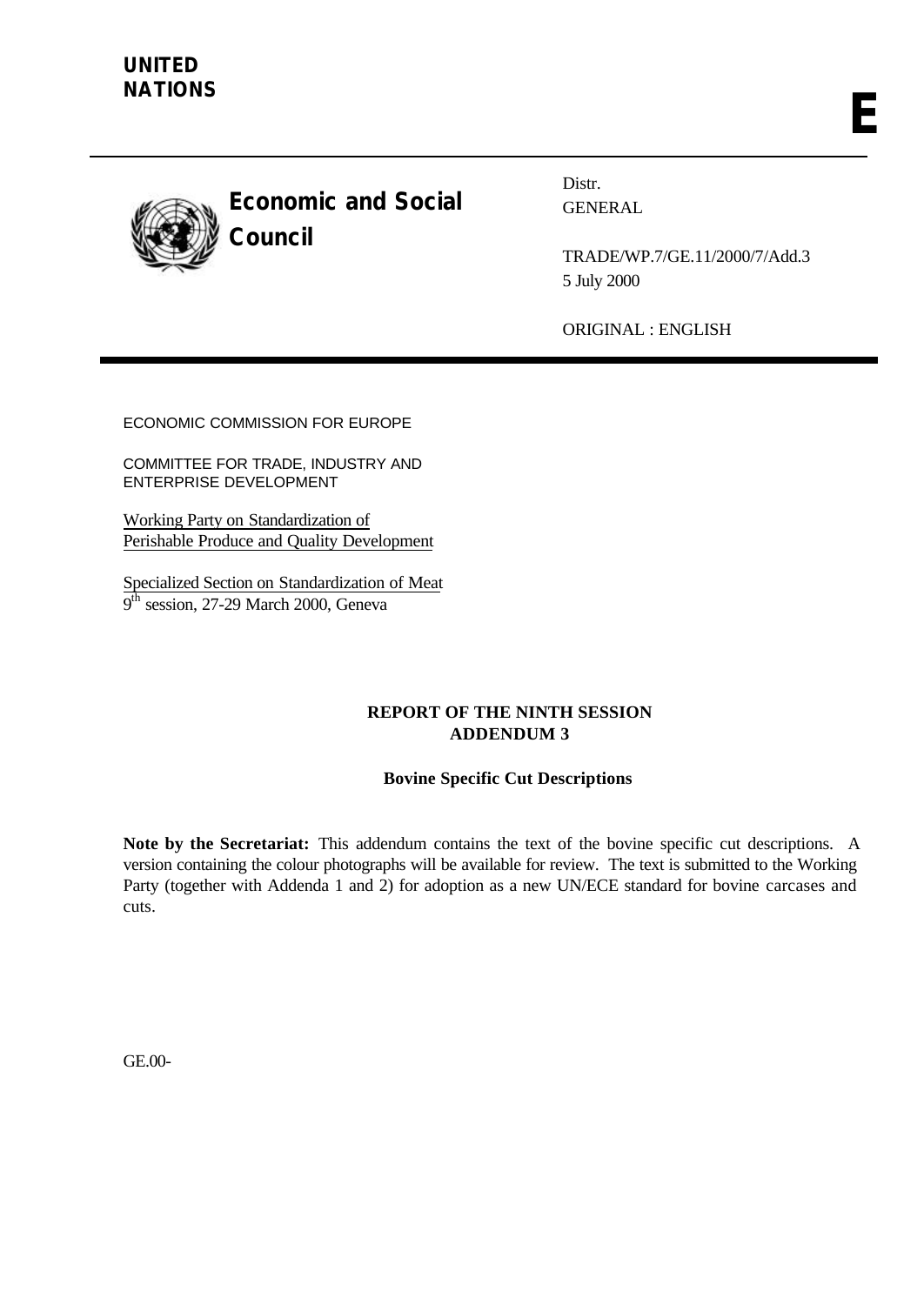# **FOREWORD**

This publication should be read in conjunction with the General Requirements and the Bovine Specific Section. The descriptions contained in this document indicate one way of accurately producing the cut. Other production methods yielding equivalent results may be used.

The development of the International language for Bovine meat products has been carried out under the Auspices of the United Nations/Economic Commission for Europe.

Following the recommendations of the Specialised Section on the Standardisation of Meat, the working party on Standadisation of perishable product and quality development adopted the text to facilitate international trade.

The UN/ECE trade mark to ensure product integrity for the description of meat cuts is in preparation.

The UN/ECE Specialised Section on Standardisation of Meat would like to acknowledge the contributions of the following delegations during the development of this publication:

| Argentina                | Italy                           |
|--------------------------|---------------------------------|
| Australia                | Lithuania                       |
| Austria                  | Netherlands                     |
| <b>Brazil</b>            | New Zealand                     |
| Canada                   | Poland                          |
| <b>EAN</b> International | <b>Russian Federation</b>       |
| Finland                  | Slovakia                        |
| France                   | Spain                           |
| Germany                  | Switzerland                     |
| Greece                   | United Kingdom                  |
| Hungary                  | <b>United States of America</b> |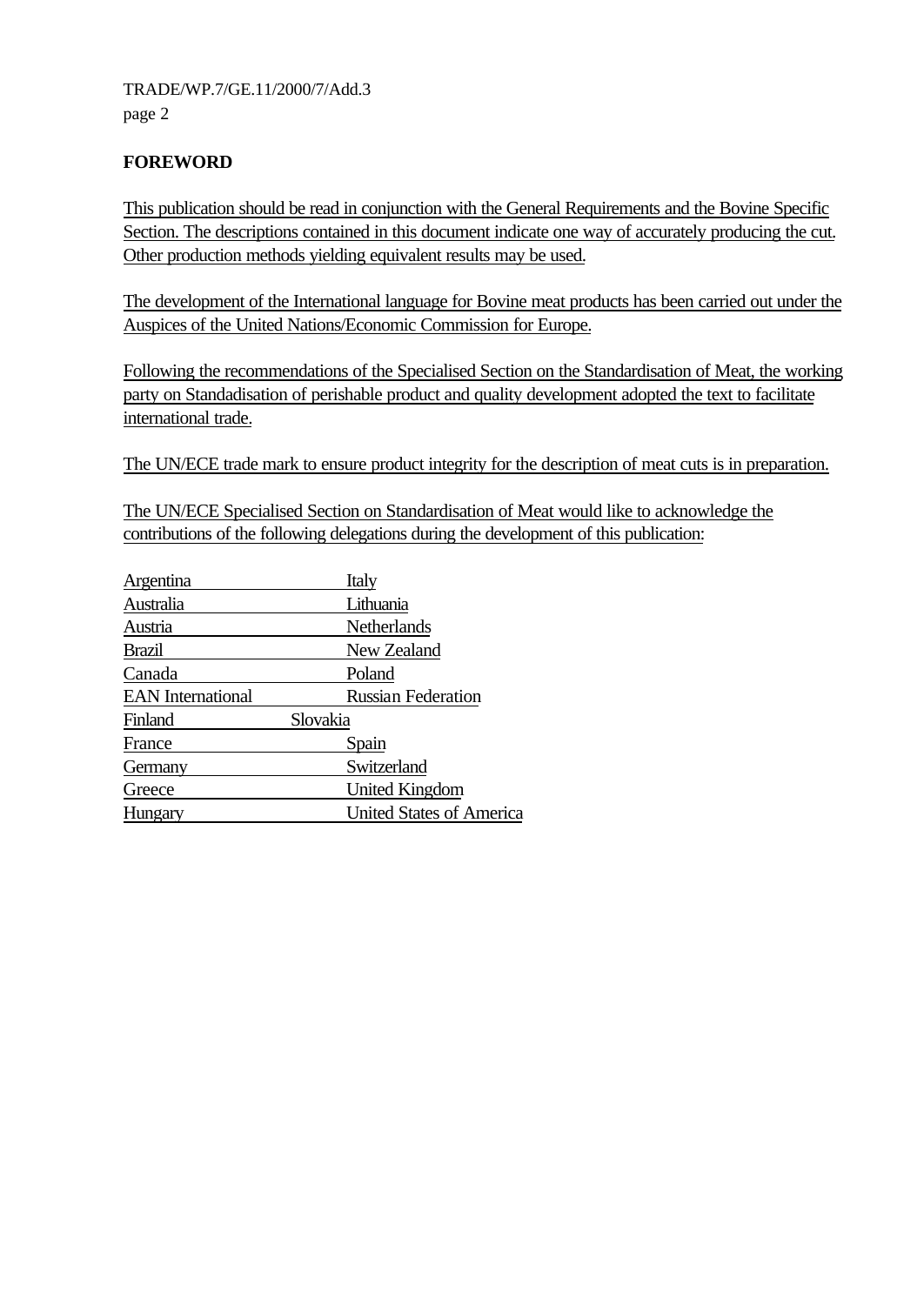# **CONTENTS**

**Bovine Carcase & Cuts** 

**Bovine Side Skeletal Diagram**

**Standard Bovine Primal Cuts Flow Chart**

**Bovine Meat Cuts**

## **Standard Bovine Primal Cuts Muscle Reference**

LaterialLateral/Medial View Carcase Structure

Alphabetical List of Muscle Names

## **Hindquarter Primals**

Inside / Silverside Rump / Thick Flank / Thin Flank Striploin / Tenderloin

#### **Forequarter Primals**

Blade / Chuck Tender Short Ribs / Rib Set Chuck / Brisket Shin-Shank (Forequarter) / Shin-Shank (Hindquarter)

#### **Meat Quality Standards**

Meat Colour Reference Standards Fat Colour Reference Standards Marbling Reference Standards

# **Accredited Certifying Authorities**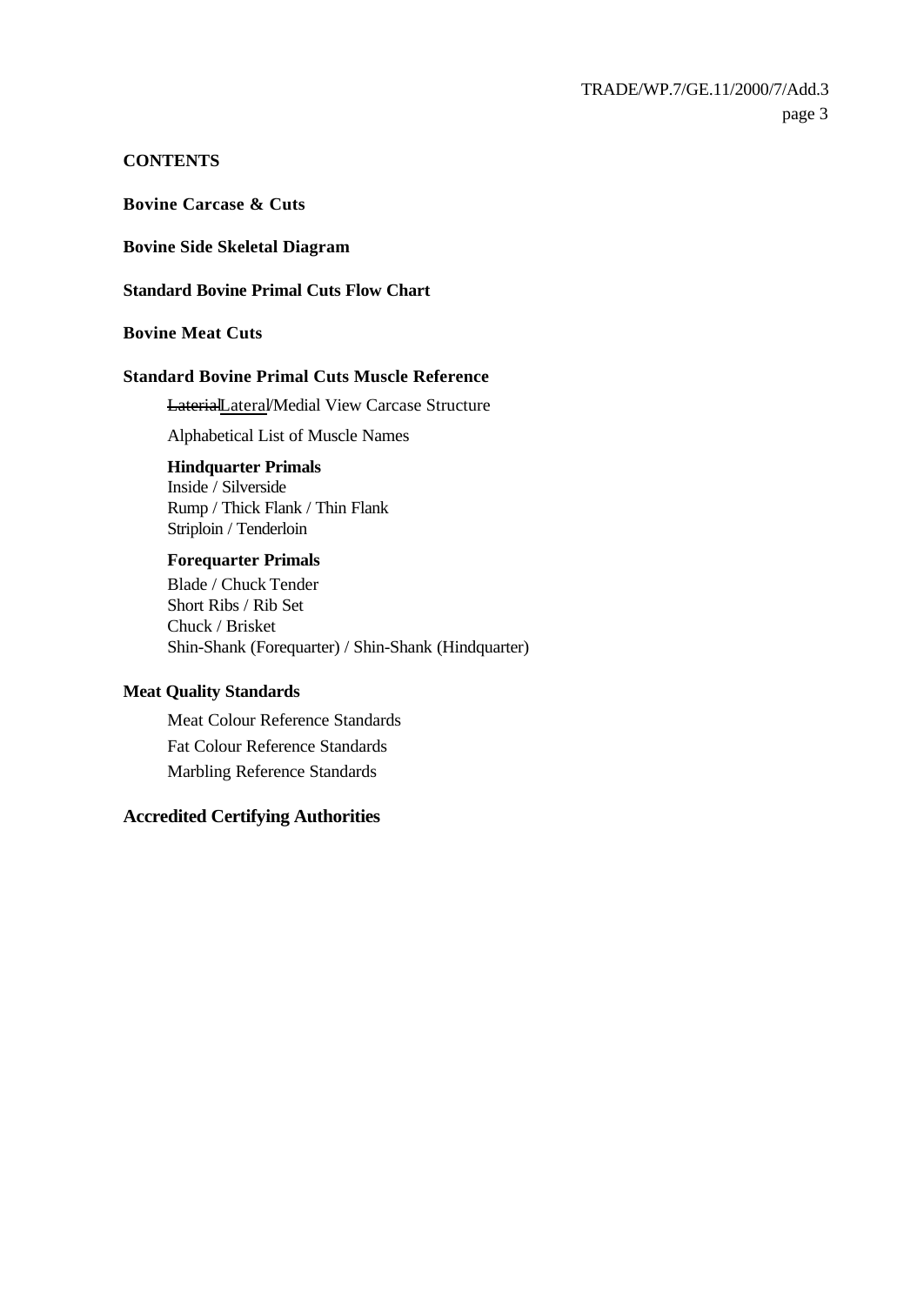page 4

## **SIDE 1000**

The carcase is split into Sides down the length dividing the spinal column.

# **Points requiring specification**:

- Diaphragm: retained or removed.
- Kidney retained.
- Kidney fats and channel fats: retained, partial or completely removed.
- Standard Carcase trim to be defined.

# FULL CARCASE: ITEM NUMBER 1001

# **HINDQUARTER 1010**

Hindquarter is prepared from a carcase side by the separation of the Hindquarter and Forequarter by a cut along the specified rib, at right angles to the vertebral column through to the ventral portion of the Flank.

# **Points requiring specification**:

- Rib number required. (0 to 3 ribs and/or 7 to 810 ribs)
- Diaphragm retained or removed.
- Kidney retained.
- Kidney/channel fat retained or removed.

New codes :item numbers 1016 (9 ribs) – 1017 (10 ribs)

# **PISTOLA HINDQUARTER 1020**

Pistola Hindquarter is prepared from a Hindquarter by the removal of the Thin Flank, lateral portion ribs and portion of the Navel End Brisket. A cut is made commencing at the superficial inguinal lymph node separating the M. rectus abdominus and following the contour of the hip, running parallel to the bodies of the vertebrae approximately 75 50mm from the M. longissimus dorsi (eye muscle) to the specified rib.

## **Points requiring specification**:

- Rib number required (4 to  $910$  ribs).
- Diaphragm retained.
- Kidney retained.
- Kidney / channel retained.
- Specified rib length from eye muscle.

New Code : 10 ribs item number – 1029 to be added.

## **BUTT & RUMP 1502**

Butt and Rump is prepared from a Hindquarter with the removal of the Tenderloin in one piece from the ventral surface of the lumbar vertebrae and the lateral surface of the ilium. The Loin is removed by a cut at the junction of the lumbar and sacral vertebrae at a point cranial to the tuber coxae to the ventral portion of the Flank.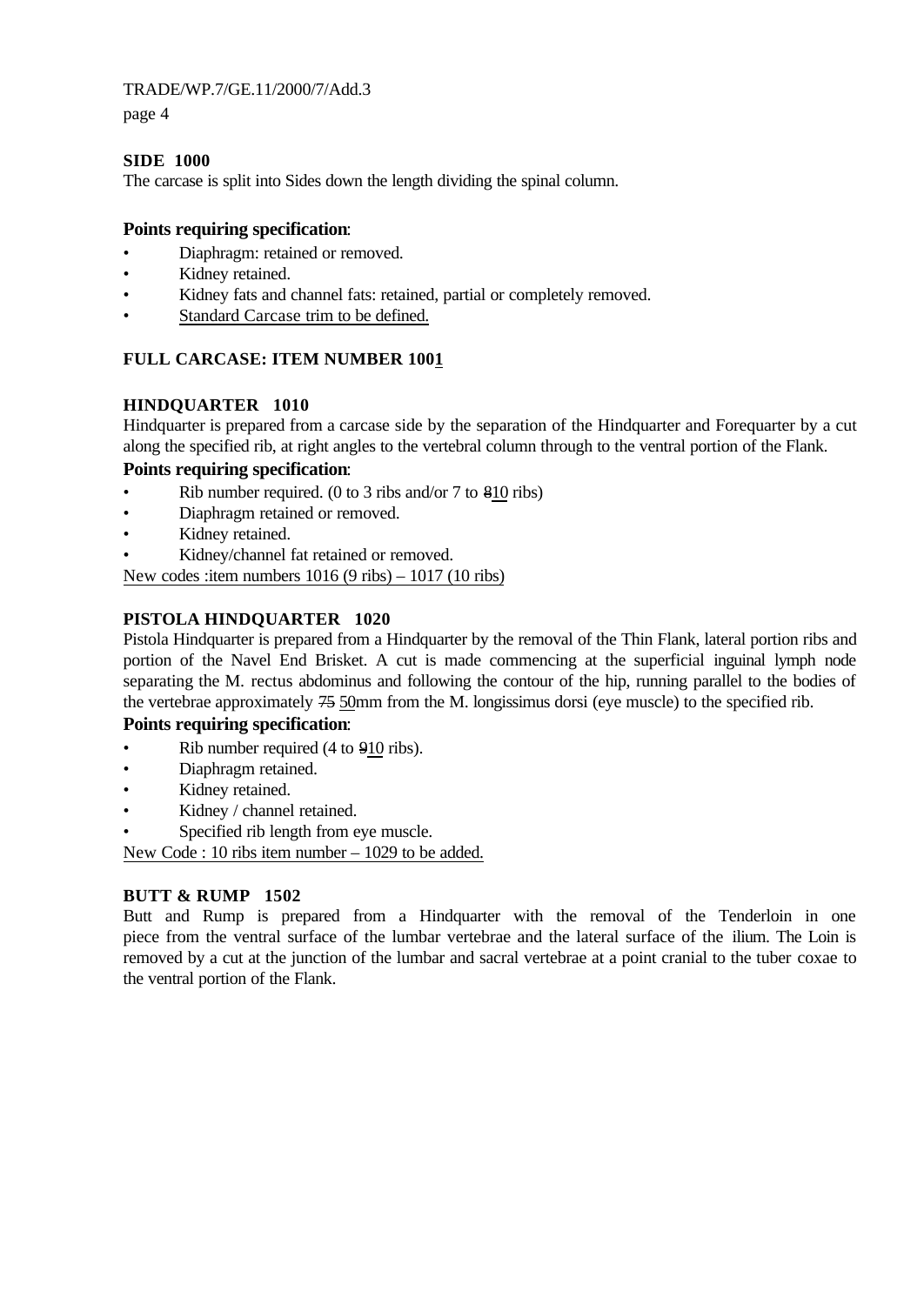# **BUTT 1500**

#### Option A

Butt is prepared from a Hindquarter by a cut commencing at the subiliac lymph node passing just cranial of the hip joint to the ischia lymph node.

# **Points requiring specification**:

- Remove the superfic ial inguinal and subiliac lymph node.
- Removal of the portion of aitch bone and overlying fibrous tissue.

## Option B **BUTT 1503**

The Butt is prepared from a Hindquarter by a straight cut at the cranial end beginning at the junction of the last sacral and first caudal vertebrae, exposing the ball of the femur without severing the protuberance. No more than two vertebrae shall remain on the Butt.

# **Points requiring specification**:

- Remove the superficial inguinal and subiliac lymph node.
- Removal of the portion of aitch bone and overlying fibrous tissue.

# **BUTT / SHANK - OFF 1510**

Butt Shank Off is prepared from a Butt (item 1500 - 1503) by the removal of the tibia (at the stifle joint), the tarsal bone (excluding the calcaneal tuber) and the extensor group of muscles along the seam, leaving the M. gastrocnemius (heel muscle), archilles tendon and flexor group of muscles in situ.

## **Point requiring specification**:

Remove the superficial inguinal and subiliac lymph node.

# **BUTT SQUARE CUT 1520**

Butt Square Cut is prepared from (item 1500 - 1503) by a cut through the stifle joint, parallel to the base, removing the tibia, tarsal bones and surrounding meat.

## **RUMP AND LOIN 1540**

Rump and Loin is prepared from a Butt by a straight cut commencing at the subiliac lymph node passing just cranial of the hip joint to the ischia lymph node. The Thin Flank is removed at a point cranial to the tuber coxae and approximately 75mm from M. longissimus dorsi (eye muscle) and running parallel to the body of the vertebrae to the specified rib.

## **Points requiring specification**:

- Rib number required (0 to 6 ribs).
- Distance from eye muscle.
- Diaphragm retained or removed.
- Kidney and kidney fat retained or removed.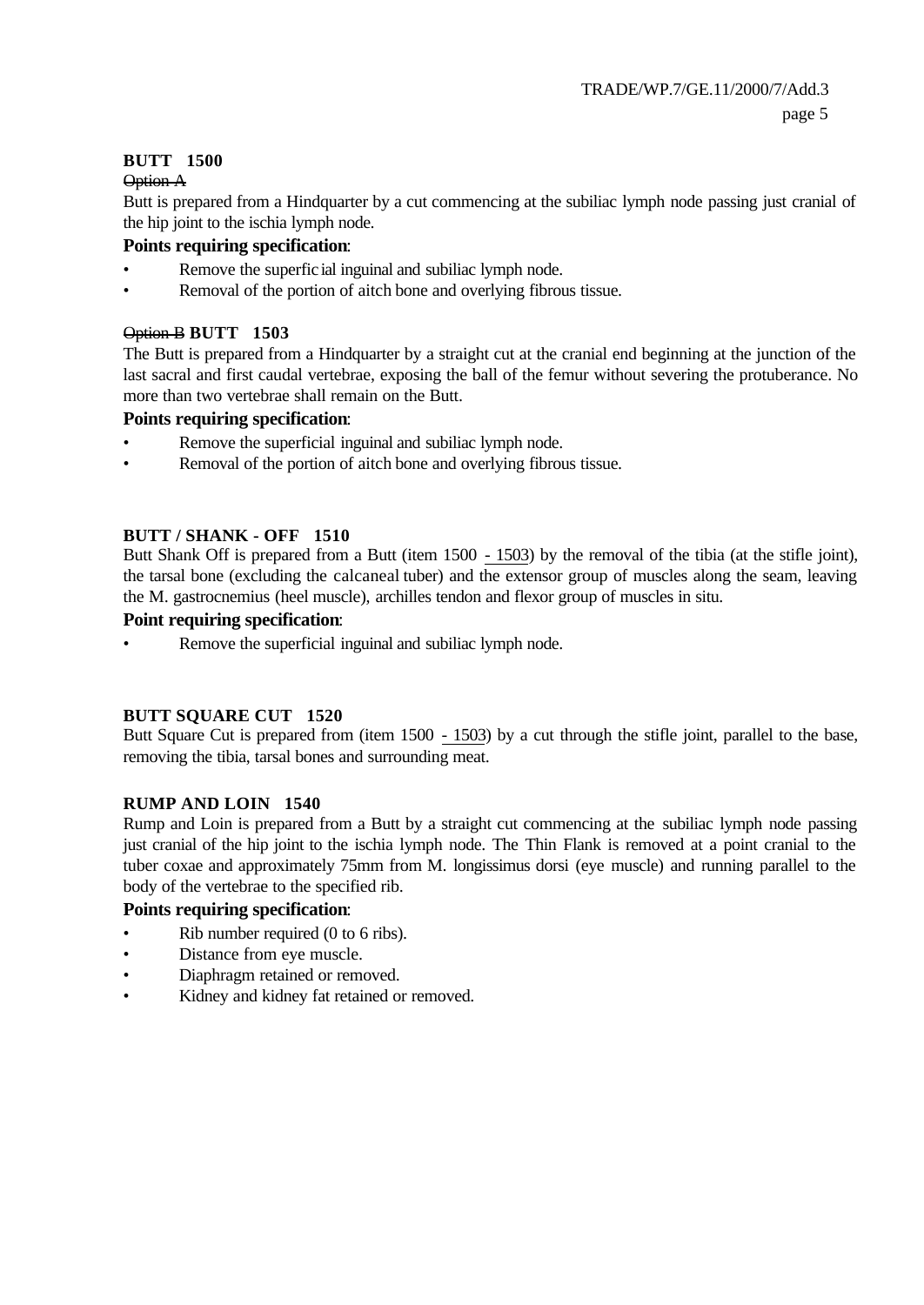page 6

# **SHORTLOIN 1550**

Shortloin is prepared from a Hindquarter by a straight cut at the junction of the lumbar and sacral vertebrae to a point cranial to the tuber coxae to the ventral portion of the Flank. The Thin Flank is removed at a point cranial to the tuber coxae and approximately 50mm to 75mm from M. longissimus dorsi (eye muscle) and running parallel to the body of the vertebrae to the specified rib.

## **Points requiring specification**:

- Rib number required (0 to 3 ribs).
- Distance from eye muscle.
- Diaphragm retained.
- Kidney retained.
- Kidney fat retained.

# **FOREQUARTER 1063**

Forequarter is prepared from a carcase side by the separation of the Forequarter and Hindquarter by a cut along the specified rib and at right angles to the vertebral column through to the ventral portion of the Flank.

## **Points requiring specification**:

- Rib number required (5 to 13 ribs).
- Diaphragm retained.

# **FOREQUARTER & FLANK 1050**

## **(FOREQUARTER PISTOLA)**

Forequarter and Flank is prepared from a carcase side and consists of a Forequarter cut to the specified rib after the removal of a Hindquarter Pistola Trim (item 1020) from a side. The 13 rib Brisket / Full Flank remains attached to the Forequarter.

## **Points requiring Specification**:

- Forequarter rib numbers (5 to 9 ribs).
- Diaphragm retained or removed.
- Rib length distance from eye muscle.

## **BRISKET 1643**

Brisket is prepared from a 13 rib Forequarter (item 1063) by a straight cut which commences at the junction of the 1st rib and 1st sternal segment to the reflection of the diaphragm at the 11th rib and continuing to the 13th rib.

## **Points Requiring Specification**:

- Rib number required (10 to 13 ribs).
- Diaphragm removed or retained.
- Specify parallel cutting line and Brisket removal point.
- Brisket Set : see specification details code item numbers 1673,1674,2473.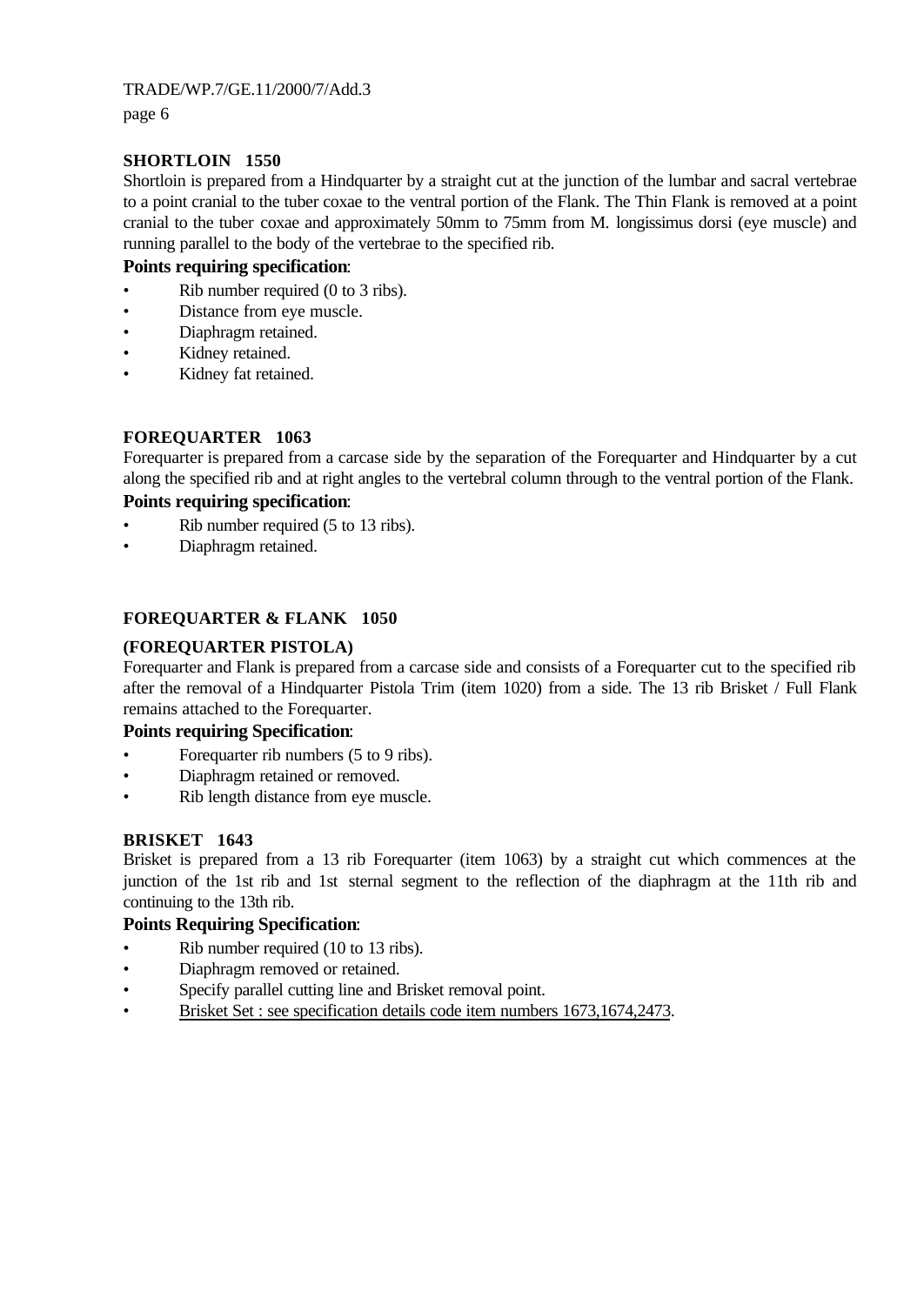#### **BRISKET RIB PLATE 1673**

Brisket Rib Plate is prepared from a 13 rib Brisket (item 1643). The sternum and associated muscles is removed by a cut commencing at the 1st sternal segment cutting through the costal cartilage to and including the cartilage at the 7th rib removing the sternum and associated attached muscle. A cut is made following the ventral contour of the rib cartilage from the 7th rib to the 13th rib of the Forequarter removing the boneless ventral portion of the navel (M. transversus abdominis) and associated muscles. The Brisket Rib Plate can consist of the following optional rib numbers: (4th to 13th rib - 1st to 10th rib inclusive).

#### **Points requiring Specification**:

- Specify: rib numbers and rib location.
- Length of rib from dorsal cutting line.
- Diaphragm removed or retained.

## **BRISKET POINT (STERNUM) 1674**

The Brisket Point (sternum) and associated muscles is removed from a Brisket (item 1643) by a cut commencing at the 1st sternal segment cutting through and along the costal cartilage to and including the cartilage at the 7th rib. The sternum is removed with associated muscle attached. (Major muscles M. pectoralis superficialisis, M. pectoralis profundus M. rectus thoracis).

## **Point requiring Specification**:

Remove or retain the M. transversus thoracis muscle.

## **BRISKET NAVEL PLATE 2473**

Brisket Navel End Plate is prepared from a Brisket (item 1643) by a cut following the ventral contour of the costal cartilage from the 7th rib to the 13th rib of the Forequarter removing the boneless ventral portion of the navel end. Major muscles are (M. transversus abdominis and M. rectus abdominis). The white fibrous tissue on the ventral edge (linea alba) is removed.

#### **Point requiring specification**:

Peritoneum removed or retained.

## **CHUCK - SQUARE CUT 1617**

Chuck Square Cut is prepared from a Forequarter after the removal of the Brisket and Ribs Prepared. Neck is removed from the Forequarter by a straight cut parallel and cranial to the 1st rib and through the junction of the 7th cervical and 1st thoracic vertebrae. The Chuck Square Cut to consist of 4 to 6 ribs and the ventral cutting line is 75mm from the eye muscle (M. longissimus dorsi) and parallel to the vertebral column to the 1st rib. The fat deposit located at the dorsal edge is removed along with loose muscle tissue.

## **Points Requiring Specification**:

- Rib number required (4 to 6 ribs).
- Distance from eye muscle.
- Retain or remove M. subscapularis muscle.
- Ligamentum nuchae retained or removed.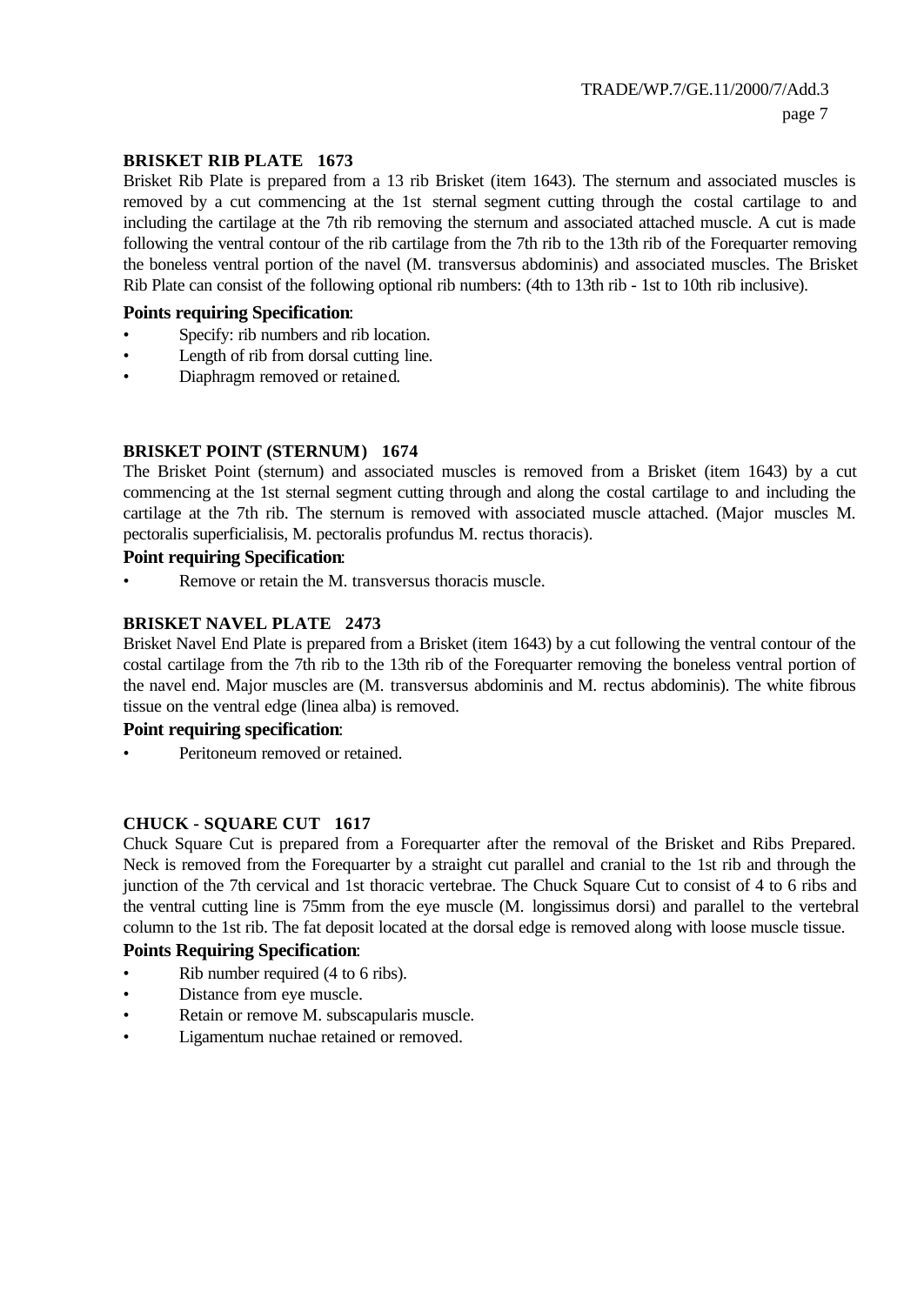page 8

# **NECK 1630**

Neck is removed from the Forequarter by a straight cut parallel and cranial to the 1st rib and through the junction of the 7th cervical and 1st thoracic vertebrae.

# **Point Requiring Specification**:

Ligamentum nuchae retained or removed.

## **RIBS - PREPARED 1604**

Ribs Prepared is prepared from a Forequarter after the removal of the Brisket (item 1643) and Chuck Square Cut. Short Ribs portion is removed at a distance of 75mm from the M. longissimus dorsi (eye muscle) at the loin (caudal) end, parallel with the vertebral column (cranial) to the specified rib. The body of the vertebrae (chine) on the ribs prepared is removed exposing the lean meat but leaving the spinous processes (feather bones) attached.

Code item 1604 is frequently derived from a Pistola Hindquarter code numbers 1020 to 1028.

# **Points requiring specification**:

- Rib numbers required (4 to 9 ribs).
- Spinous process removed or retained.
- Tip of scapular and associated cartilage removed.
- Rib length distance from eye muscle.
- Cap muscle removed (M. trapezius).
- Ligamentum nuchae retained or removed.

# **SHORT RIBS 1694**

Short Ribs are prepared from a Forequarter after the removal of the Brisket (item 1643) / Ribs Prepared / Chuck Square Cut. Short Rib cutting line is approximately 75mm from the (eye of meat) M. longissimus dorsi and parallel to the vertebral column. The M. cutaneus trunci is removed.

## **Points requiring Specification**:

- Specify: rib numbers and rib location (1 to 9 ribs).
- M. cutaneus trunci retained.
- M. laterissimus dorsi muscle removed.
- Fat cover retained or removed.
- Diaphragm removed or retained.
- Specify: sliced portion size requirements.

## **SPARE RIBS 1695**

Spare Ribs are prepared from a Forequarter and consist of rib bones and intercostals muscles. Spare ribs can be derived from any portion of the rib cage.

# **Points requiring specification**:

- Specify: rib number and rib location.
- Specify: size of rib portion.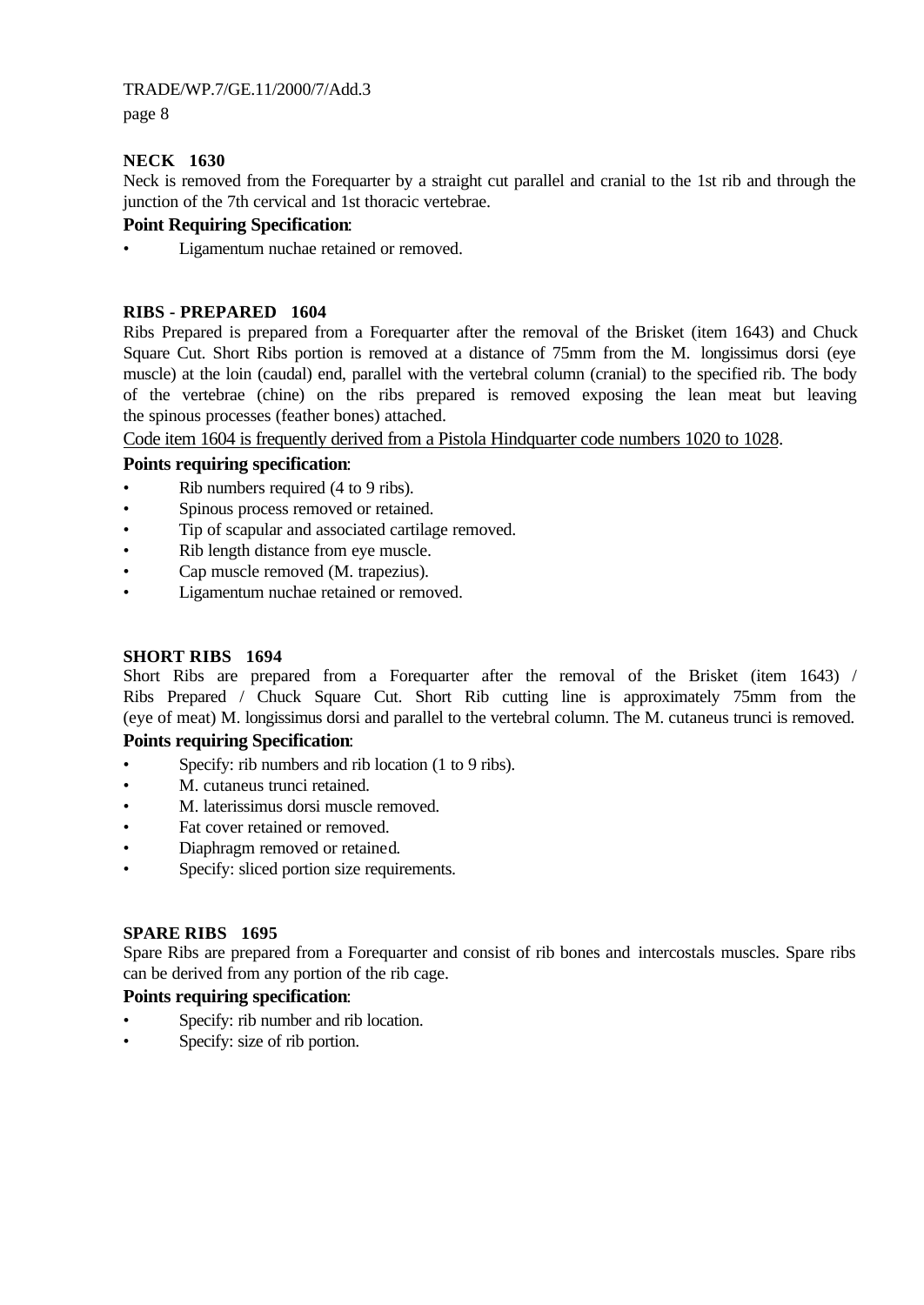# **FOREQUARTER / HINDQUARTER SHIN - SHANK 1680**

Shin-Shank is prepared from either Forequarter / Hindquarter legs (extensor / flexor group of muscles). The fore leg is removed by a cut following the Brisket removal line from the Forequarter through the M. triceps and M. biceps brachii and distal end to the humerus to include the (radius/ulna) and associated muscles. The Hindquarter leg is removed by a cut through the stifle joint removing the (tibia/tarsal bones) including the surrounding flexor / extensor muscle groups.

## **Points requiring Specification**:

- Forequarter or Hindquarter retained.
- Removal of Forequarter elbow (olecranon) and carpus joint at meat level.
- Removal of Hindquarter trasus and stifle joints at meat level.
- Image of Forequarter show Code item: 1682

Image of Hindquarter show Code item: 1683

## **BEEF BONES 6449E**

To consist of the femur and or humerus bones and cut into sections or specified lengths. Bone marrow must be exposed on any one end of each portion. (This item is deleted).

## **INSIDE 2010**

Inside is situated caudal and medial to the femur bone and attached to the os coxae (aitchbone), and removed by following the natural seam between the Thick Flank and Silverside. The pizzle butt, fibrous tissue and inguinal lymph node and surrounding fat are removed.

#### **Points requiring specification**:

- Fat cover to be specified.
- Erector muscle removed or retained.
- Connective tissue removed.
- Femoral blood vessels removed.

## **INSIDE CAP OFF 2011**

Inside - Cap Off is prepared from the Inside (item 2010) by the removal of the M. gracilis muscle along the natural seam. Fat deposits are removed.

## **Point requiring specification**:

• Removal or retention of the M. pectineus and / or M. sartorius muscles.

#### **INSIDE CAP 2012**

Inside Cap consists of the M. gracilis muscle removed from the Inside along the natural seam. Points requiring Specification:

- Removal of fibrous tissue and fat deposits.
- Removal or retention of the M. pectineus and M. sartorius muscles.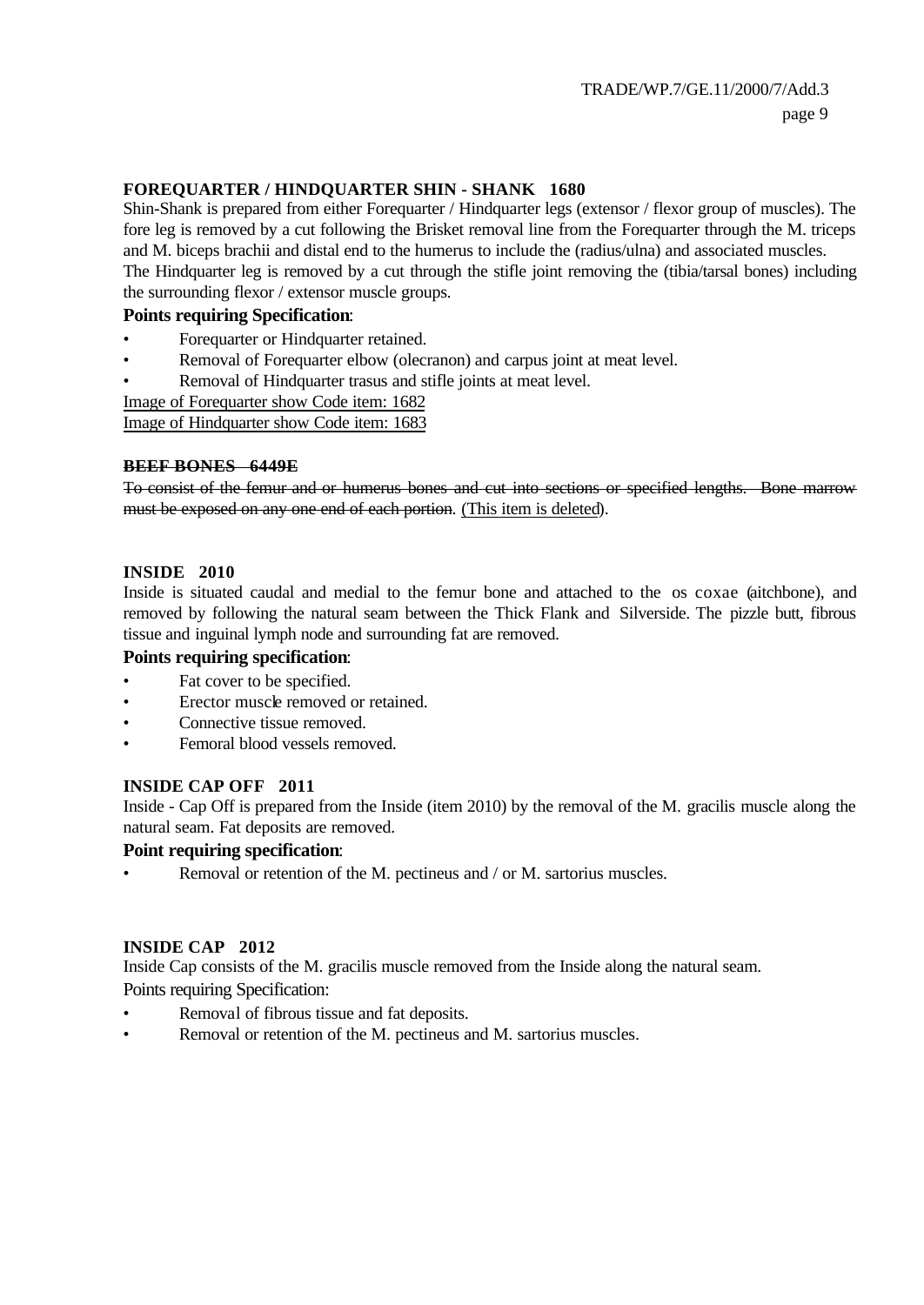page 10

## **OUTSIDE MEAT 2033**

Outside Meat is prepared from an Outside (item 2030) and by separating the Outside Flat (item 2050) and Eye of Round (item 2040) along the natural seam. All sub-cutaneous fat, connective tissue, membrane and silverskin on the Outside Flat and Eye Round are removed. The wedge shape muscle located on the caudal flat portion of the M. glutobiceps (Outside Flat) can be removed to allow fat deposits along the seam to be removed.

# **Point requiring specification**:

Wedge shape muscle or flat portion of the M. glutobiceps retained or removed.

# **INSIDE MEAT 2035**

Inside Meat is prepared from an Inside - Cap Off (item 2011) with the removal of all the membrane, connective tissue and femoral blood vessels.

## **Point requiring specification**:

- Removal or retention of the M. pectineus and M. sartorius muscles.
- \* *Specified combinations of Inside Meat (item: 2035) and Outside Meat (item: 2033) can be described alternatively as RED MEAT and apply either code identification*.

# **SILVERSIDE 2020**

Silverside is situated lateral / caudal to the femur bone and attached to the os coxae (aitchbone) and is removed by following the natural seam between the Thick Flank and inside. The leg end of the primal is cut straight at the junction of the archilles tendon and heel muscle (M. gastrocnemius). The attached cartilage / gristle (thimble) from the aitch bone is removed.

## **Points requiring specification**:

- Achilles tendon retained or removed.
- Removal or retention of the popliteal lymph node.

## **OUTSIDE 2030**

Outside is prepared from the Silverside (item 2020) by the removal of the heel muscle (M. gastrocnemius). The popliteal lymph node, surrounding fat and connective tissue are removed.

Point requiring Specification:

• Heavy connective tissue (silver skin) on ventral side removed or retained.

## **EYE ROUND 2040**

The Eye Round is prepared from the Outside (item 2030) by following the natural seam between the Outside Flat M. gluteobiceps and the Eye Round M. semitendinosus separating the two muscles.

## **OUTSIDE FLAT 2050**

Outside Flat is prepared from an Outside (item 2030) by the removal of the Outside Flat along the natural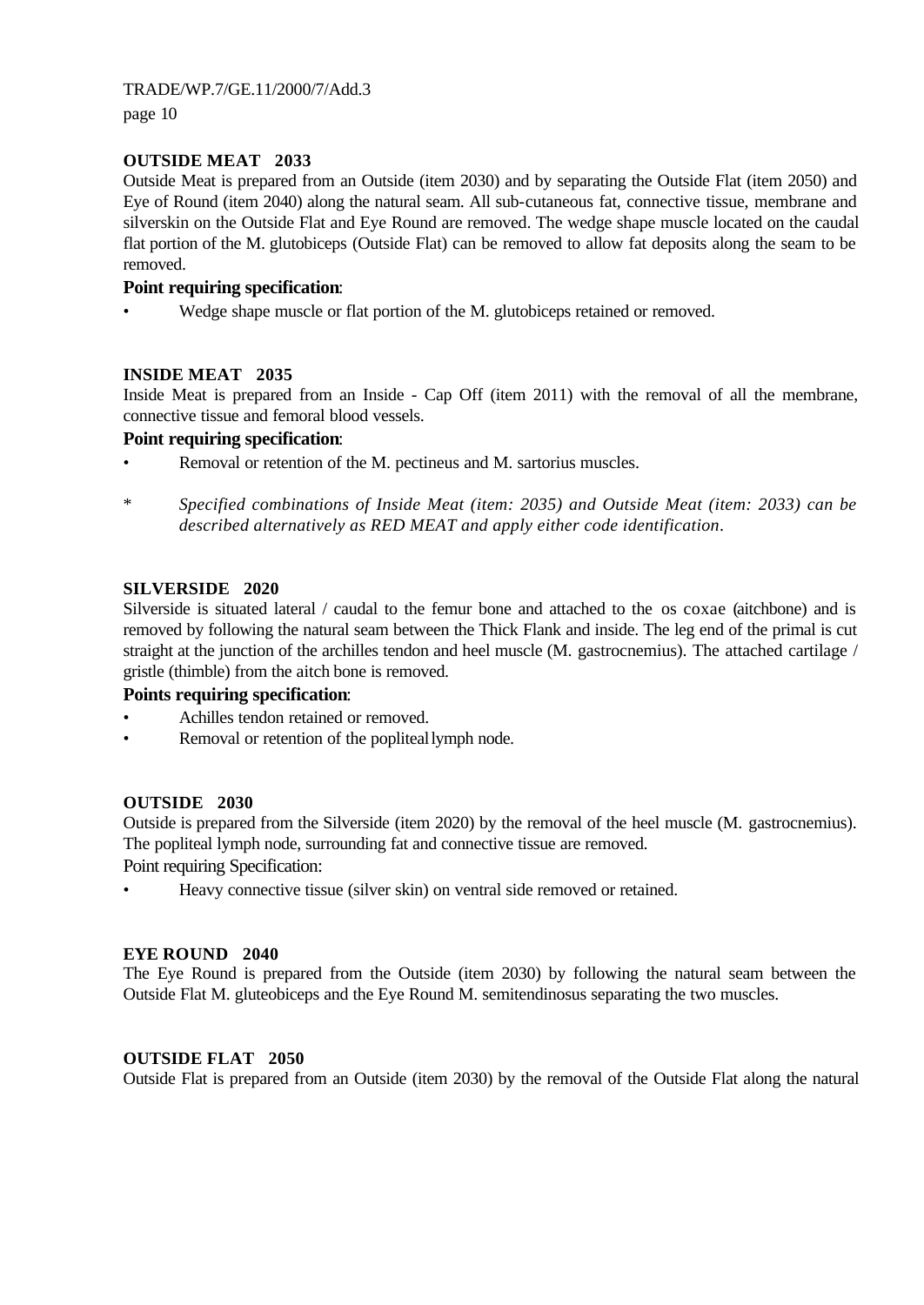seam between the Eye Round M. semitendinosus and the Outside Flat M. gluteobiceps. **Point requiring Specification**:

• Heavy connective tissue (silver skin) on ventral side removed or retained.

#### **THICK FLANK 2060**

Thick Flank is derived from a Butt and is removed along the natural seams between the Inside and Silverside. The patella, joint capsule and surrounding connective tissue are removed.

## **Points requiring specification**:

- Red bark M. cutaneus trunci retained or removed.
- Specify degree of exposure of ball tip muscles at rump end.

#### **KNUCKLE 2070**

Knuckle is prepared from a Thick Flank (item 2060) by removing the cap muscle (M. tensor fasciae latae) and associated fat and subiliac lymph node.

#### **Point requiring specification**:

• Specify degree of exposure of ball tip muscles at rump end.

## **MAJOR MUSCLES**

- **M. rectus femoris 2067**
- **M. vastus lateralis 2068**
- **M. vastus intermedius 2069**

#### **TENDERLOIN 2150**

Tenderloin is prepared from the Hindquarter and is removed in one piece from the ventral surface of the lumbar vertebrae and the laterial surface of the ilium. The side strap muscle M. psoas minor, remains attached.

#### **Points requiring specification**:

- Fat cover removed.
- Silverskin removed or retained.
- M. iliacus (adjacent to side strap) removed.

#### **TENDERLOIN SIDE STRAP OFF 2160**

Tenderloin (item 2150) is further trimmed by the removal of the side strap M. psoas minor.

#### **STRIPLOIN 2140**

Striploin is prepared from a Hindquarter by a cut at the lumbo sacral junction to the ventral portion of the Flank. The Flank is removed at a specified distance from the eye muscle M. longissimus dorsi at both cranial and caudal ends.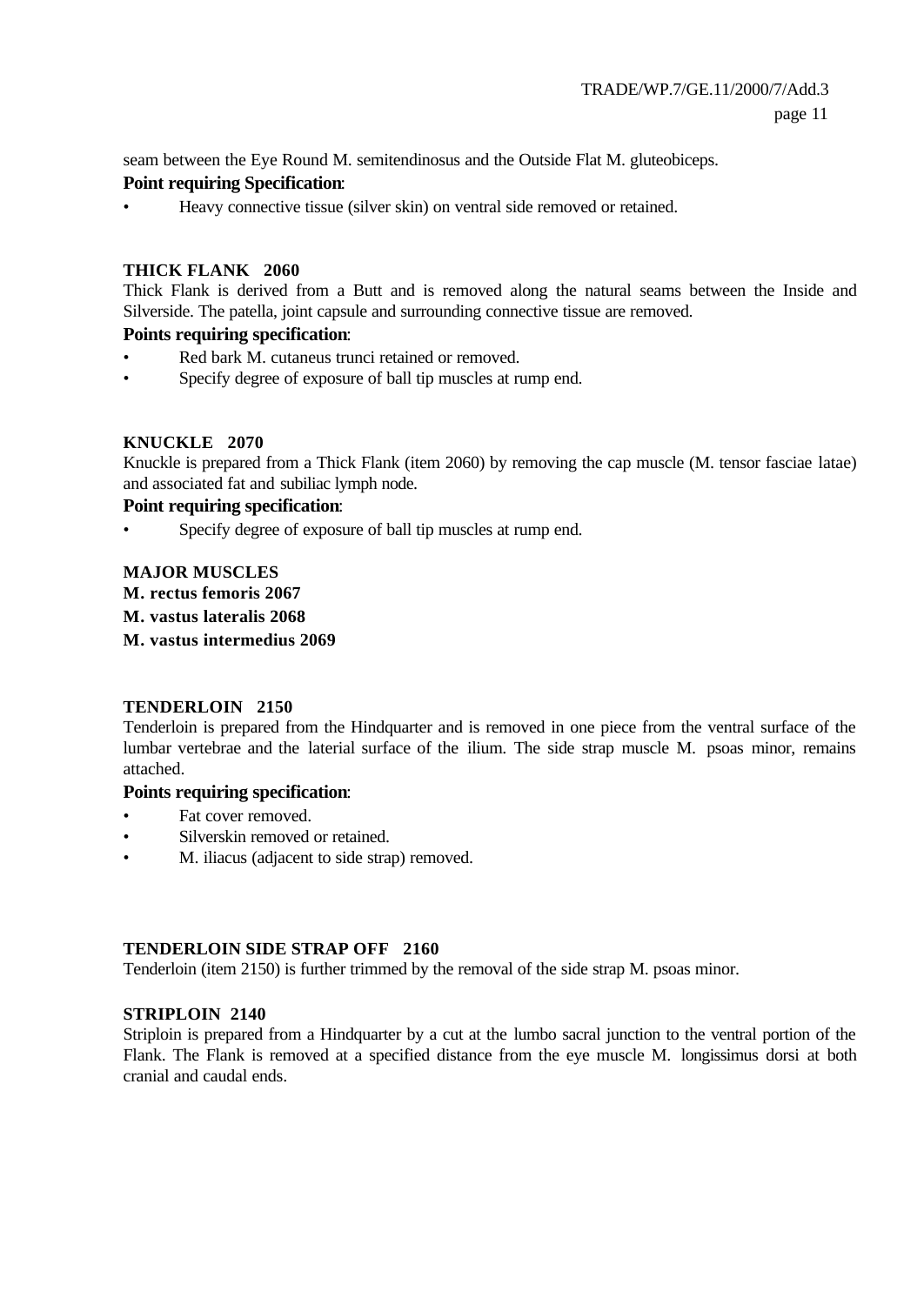page 12

## **Points requiring specification:**

- Rib numbers required (1 to 3 ribs).
- Distance from eye muscle.
- Intercostals removed.
- Supraspinous ligament removed.
- M. multifidus muscle removed.

## **THIN FLANK 2200**

Thin Flank is prepared from a Hindquarter by a cut commencing at the superficial inguinal lymph node, bisecting the M. rectus abdominus and following the contour of the hip, and continuing to the 13th rib by following the contour of the rib to the ventral surface. The connective tissue (linea alba) on the ventral edge is removed.

## **Points Requiring Specification**:

- Removal or retention of M. cutaneus trunci.
- Removal of gland and fat deposits under M. cutaneus trunci.

## **FLANK STEAK 2210**

Flank Steak is prepared from a Thin Flank and is the flat lean fleshy portion of the M. rectus abdominis , and is further prepared by stripping the serous membrane and connective tissue from the muscle.

#### **INSIDE SKIRT 2205**

Inside Skirt (M. transversus abdominis) is located on the inside of the abdominal wall of the Hindquarter and extends to the naval end portion of the Brisket. The peritoneum and fat flakes are removed.

## **Points Requiring Specification**.

- Hindquarter and / or Forequarter portion included.
- Membrane covering removed or retained.

## **INTERNAL FLANK PLATE 2203 (FLAP)**

Internal Flank Plate is prepared from the Flank and is the thickest portion of the M. obliquus internus abdominis muscle. All visual fat is removed.

## **THIN SKIRT 2190 (OUTSIDE SKIRT)**

Thin Skirt is the costal muscle portion of the diaphragm. All white tendinous tissue not covering lean red muscle is removed.

#### **Point requiring specification**:

Fat and membrane covering retained or removed.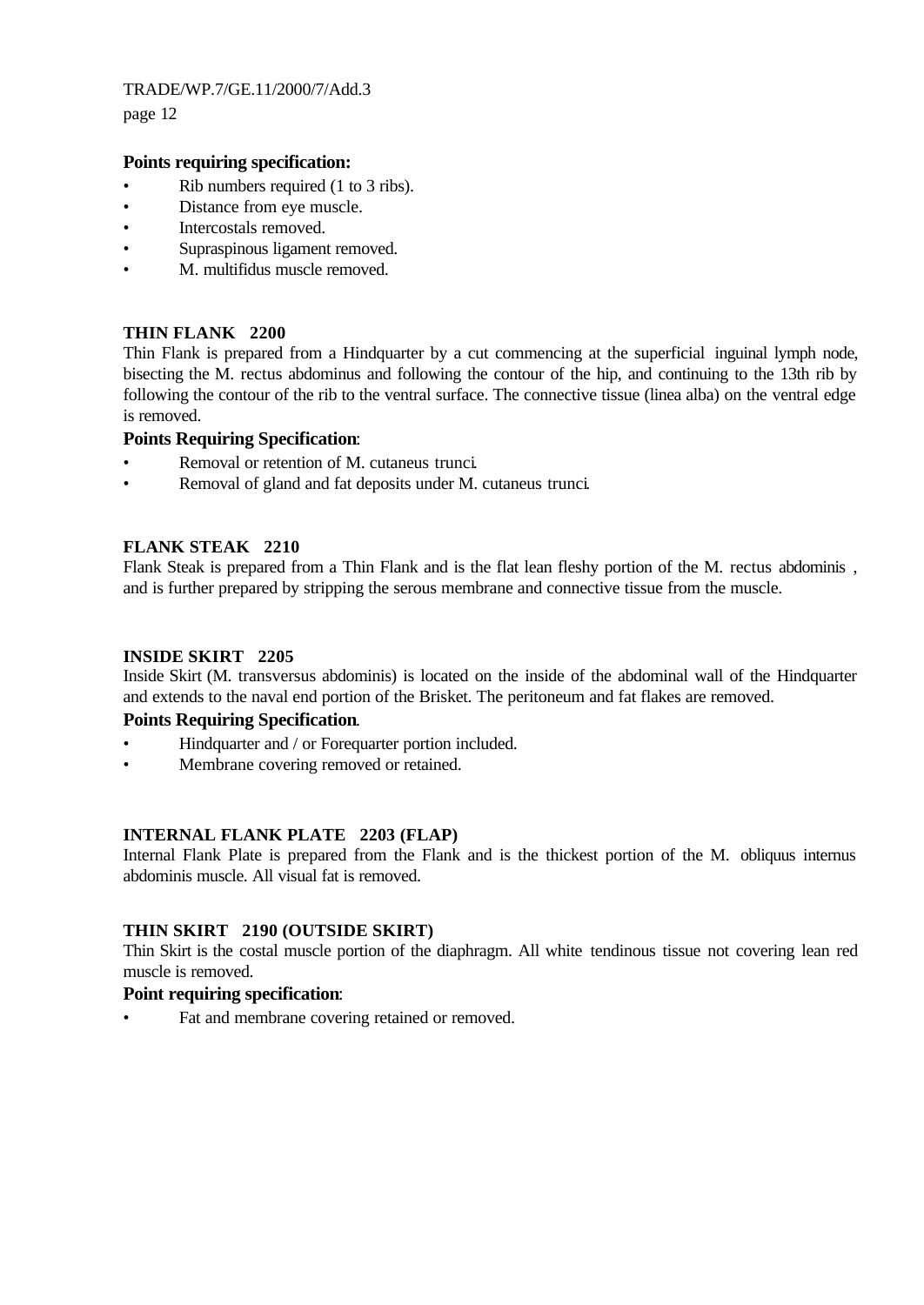#### **THICK SKIRT 2180 (HANGING TENDER)**

Thick Skirt is the lumbar portion of the diaphragm. All connective tissue, membrane and fat are removed.

#### **Point requiring specification**:

Membrane removed or retained.

#### **TOP SIRLOIN 2120 (TOP BUTT)**

Top Sirloin is prepared from a Rump (item 2090) by the removal of the (tail), M. tensor fasciae latae by a straight cut at the junction of the M. gluteus medius and the M. tensor fasciae latae exposing approximately 25mm surface of the M. gluteus medius, leaving a portion of the M. tensor fasciae latae attached to the lateral surface to the Top Sirloin.

#### **Point requiring specification**:

Heavy connective tissue retained.

#### **RUMP 2090**

Rump is prepared from a Hindquarter by a cut commencing at the caudal tip of the M. tensor fasciae latae muscle lying over of the Knuckle and cutting along the natural seam to the base of the quadriceps group of muscles. A straight cut is made to a point cranial of the acetabulum to the ischiatic lymph node at the dorsal edge of the Rump. The Loin (cranial end) is separated by a cut at the lumbo sacral junction in a straight line cranial to the tuber coxae to the ventral portion of the Flank.

#### **Points requiring specification**:

- Heavy connective tissue removed.
- Specify length of (tail) M. tensor fasciae latae muscle retained.

## **EYE OF RUMP 2093**

Eye of Rump is prepared from (item 2090) by the removal of all muscle groups and retaining the portion M. gluteus medius muscle only as the Eye of Rump.

## **Point requiring specification**:

Heavy connective tissue removed.

#### **RUMP CAP 2091**

Rump Cap is prepared from a rump (item 2090) by removal of the cap muscle M. gluteobiceps along the natural seam.

#### **Points requiring specification**:

- Removal of fat.
- Silverskin removed.

#### **TRI-TIP 2131**

Bottom Sirloin Triangle Tip (Tri-Tip) is the portion of the M. tensor fasciae latae (triangle shape muscle)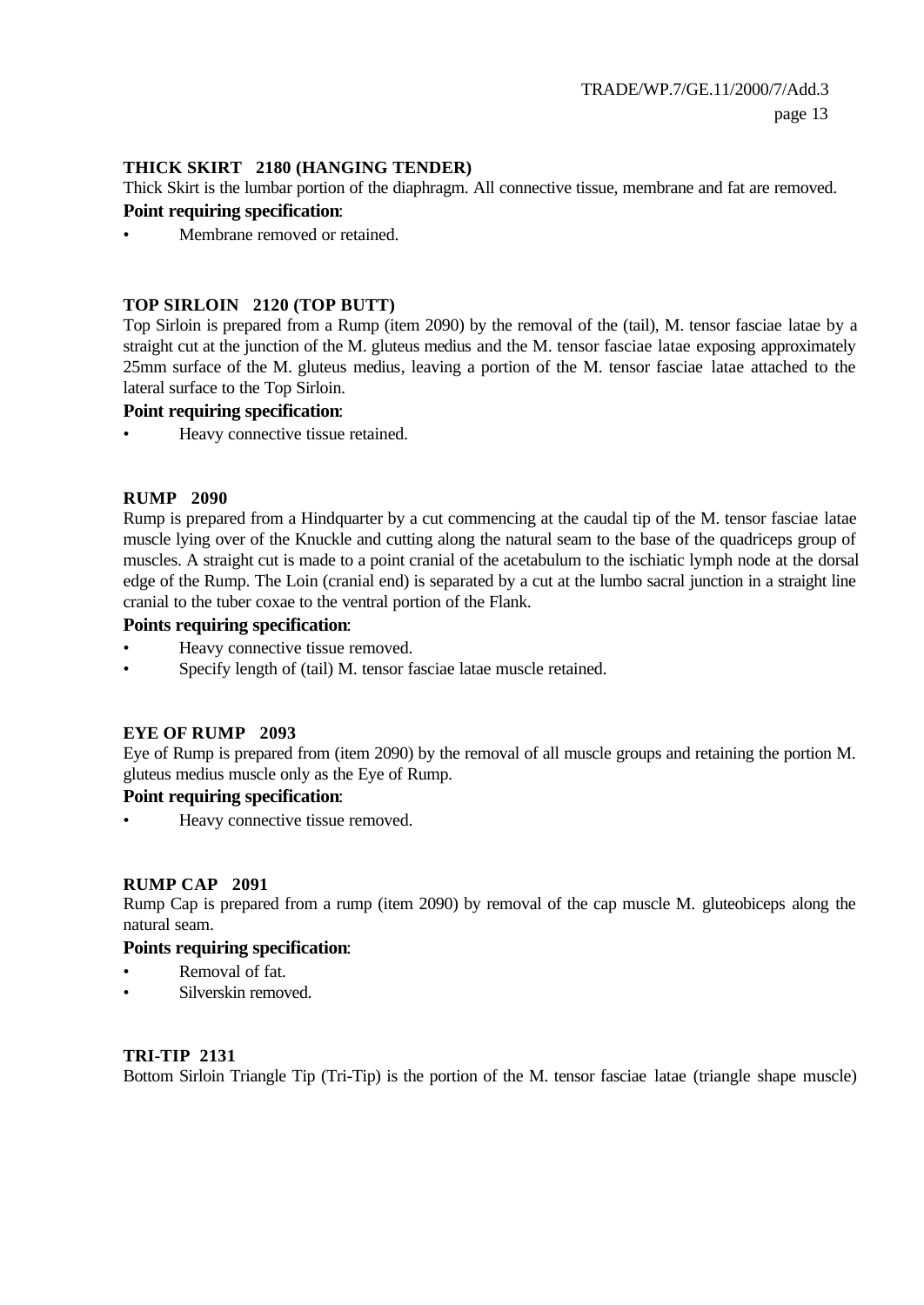page 14

separated from the Rump (item 2090) along the natural seam between the M. tensor fasciae latae and the M. gluteus medius muscles.

# **Points requiring specification**:

- Fat cover retained or removed.
- Connective tissue removed.

## **BRISKET 2323**

Brisket is prepared from a bone-in Brisket (item 1643) by the removal of all bones and cartilage. The fatty tissue medial to the pectoral muscles is removed. The white fibrous tissue on the ventral edge (linea alba) is removed.

## **Points requiring specification**:

- Rib number required (10 to 13 ribs).
- Intercostals retained or removed.
- Diaphragm retained or removed.
- Peritoneum retained or removed.
- Inside Skirt (M. transversus abdominis) removed.

## **BRISKET DECKLE OFF 2358**

Brisket Deckle Off is prepared from a Brisket (item 2323) by the complete removal of the deckle, associated fat and intercostals by following the natural seam. The Inside Skirt (M. transversus abdominis) Red Bark (M. cutaneus trunci) and white fibrous tissue (linea alba) on the navel end are removed.

## **Points requiring specification**:

- Rib number required.
- Red Bark (M. cutaneus trunci) retained.

## **BRISKET POINT END DECKLE OFF 2353**

Brisket Point End Deckle Off is prepared from a Brisket (item 2323) by the removal of the navel end portion following the caudal edge of the specified rib. The Deckle is removed from the point end along the natural seam together with associated fat and intercostals. The fatty tissue between the pectoral muscles is completely removed.

## **Points requiring specification**:

- Rib number and rib location requirements (4 to 7 ribs).
- M. cutaneus trunci retained or removed.

# **SPENCER ROLL 2234 2230**

The boneless Spencer Roll is prepared from a Forequarter (item 1063) after the removal of the Brisket (item 1643) and Square Cut Chuck. The Rib Ends are removed at a specified distance from the M. longissimus dorsi (eye muscle). Intercostals muscles are removed.

Code item **2230** is frequently derived from a Pistola Hindquarter Code numbers 1020 to 1028.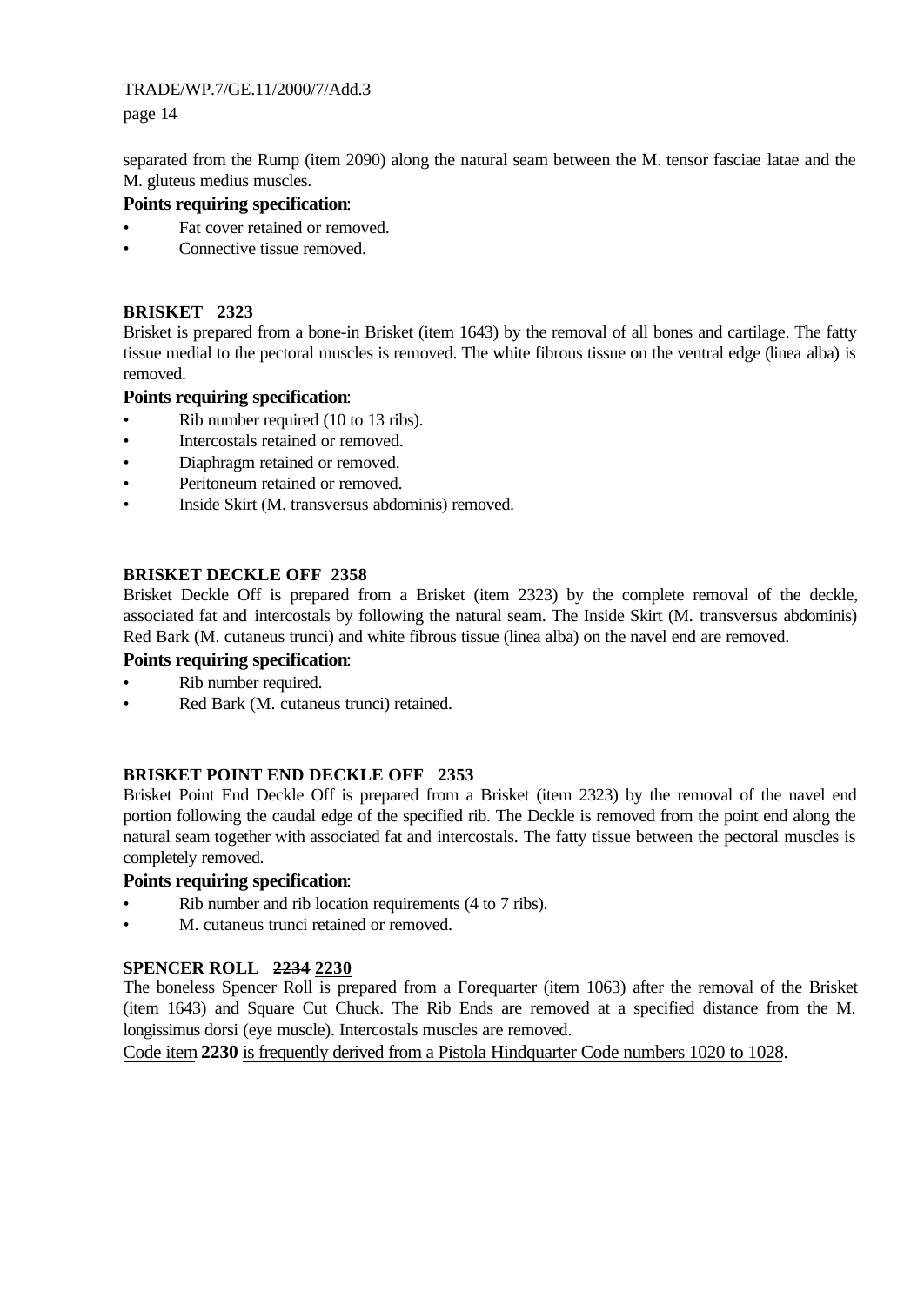#### **Points requiring specification**:

- Specify: rib numbers and rib location (5 to 9 ribs).
- Rib end removal line distance from the eye muscle.
- Ligamentum nuchae retained or removed.

## **CUBE ROLL 2244 2240**

# **(RIB EYE ROLL)**

Cube Roll is prepared from a Forequarter (item 1063) and consists of the muscles (M. longissimus dorsi) and associated muscles underlying the dorsal aspects of the ribs (caudal edge of the 4th rib to the 13th rib inclusive). Code item **2240** is frequently derived from a Pistola Hindquarter Code numbers 1020 to 1028.

## **Points requiring specification**:

- Specify: rib number and rib location (4 to 8 ribs).
- M. illocostalis: Retained or removed

# **CHUCK ROLL 2275**

Chuck Roll (boneless) is prepared from a bone-in Chuck Square Cut. The ventral cutting line is approximately 75mm from the M. longissimus dorsi (eye muscle) and parallel to the vertebral column to the 1st rib. The M. trapezius and the M. rhomboideus are removed and the M. subscapularis (undercut) remains firmly attached.

## **Points requiring specification**:

- Rib numbers required (4 to 6 ribs).
- Cranial cutting line:
	- Between the 6th and 7th cervical vertebrae.
	- Between the 7th cervical and 1st thoracic vertebrae.
- M. trapezius retained.
- Ligamentum nuchae retained or removed.
- M. subscapularis (undercut) removed.

# **CHUCK ROLL - LONG CUT 2289**

Chuck Roll Long Cut (boneless) is prepared from a Forequarter after the removal of the Brisket and Ribs Prepared. The ventral cutting line is approximately 75mm from the M. longissimus dorsi (eye muscle) and parallel to the vertebral column. The Neck is removed by a straight cut parallel to the caudal cutting line between the 3rd and 4th cervical vertebrae. The M. trapezius and the M. rhomboideus are removed and the M. subscapularis (undercut) remains firmly attached.

## **Points requiring specification**:

- M. trapezius retained.
- Ligamentum nuchae retained or removed.
- M. subscapularis (undercut) removed.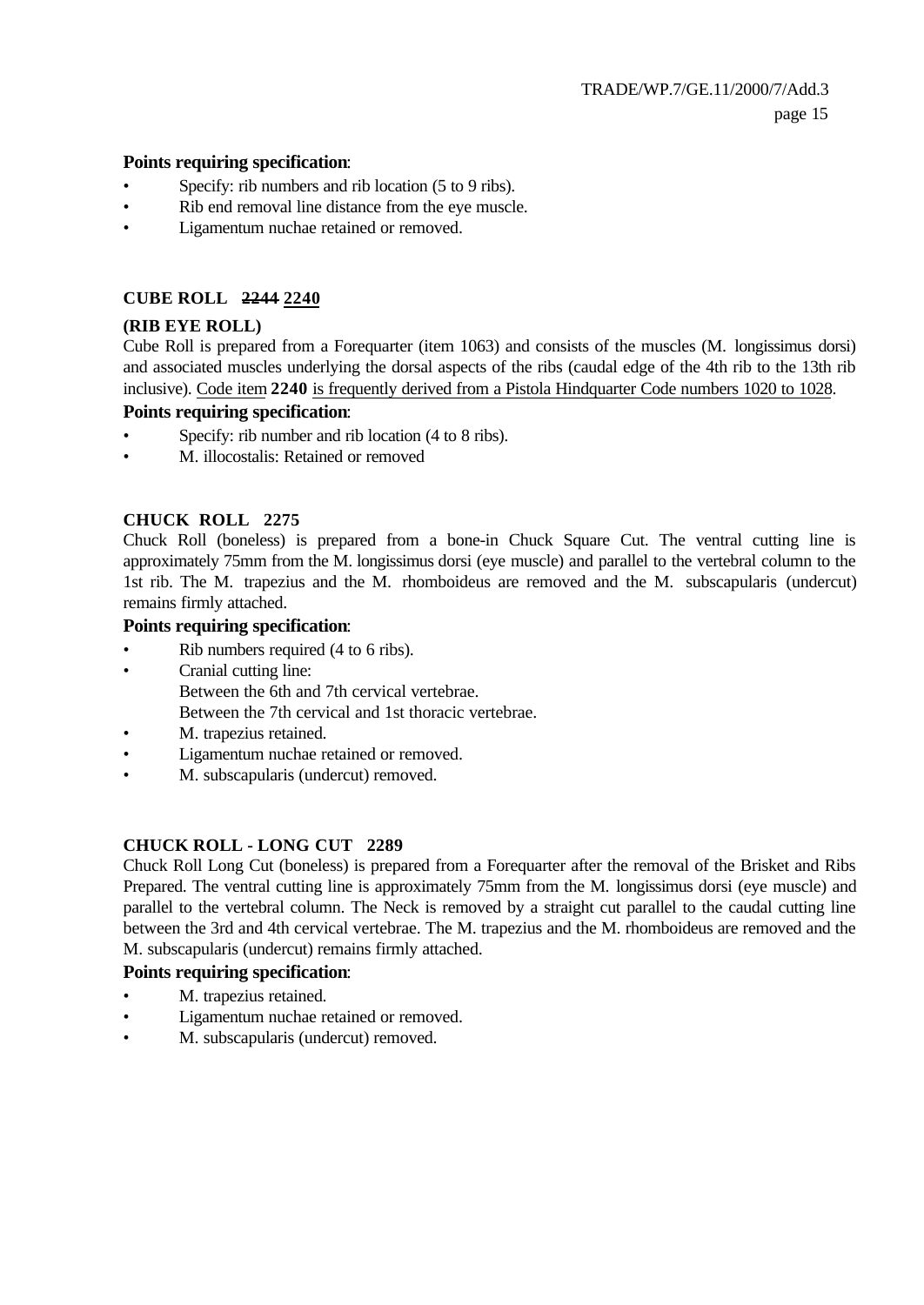page 16

# **CHUCK EYE ROLL 2268**

The Chuck Eye Roll is prepared from the Chuck Roll (item 2275) by removing a portion of the M. serratus ventralis at approximate distance of 75mm from the ventral edge and cut parallel to the vertebral column.

## **Points requiring specification**:

- Width: distance of cutting line from ventral edge.
- Ligamentum nuchae retained or removed.

# **NECK 2280**

Neck is prepared from a bone-in Neck (item 1630). Bones, cartilage, exposed tendons and ligamentum nuchae are removed.

# **Point requiring specification**:

• Ligamentum nuchae retained .

# **CUTANEUS TRUNCI 2196(ROSE)**

Cutaneus Trunci (Rose) is the thin red meat cover on the external surface of the carcase and is removed by separation from the underlying fat.

## **Points requiring specification**:

- Thickest portion retained.
- Minimum size of portion.

# **CHUCK CREST 2278**

The Chuck Crest is derived from a Forequarter and is the predominant portion of the M. rhomboideus muscle which is located on the dorsal edge of the Chuck and Neck.

## **Point requiring specification**:

Proportion of muscle retained.

## **CHUCK TENDER 2310**

Chuck Tender is a conical shape muscle lying lateral to the blade bone on the cranial side of the blade ridge. The fat cover is removed.

Point requiring specification:

• Connective tissue cover: retained or removed.

## **BONE-IN SHOULDER 1621**

Consisting of:

- Blade (Item 2300)
- Blade Bolar (item 2302)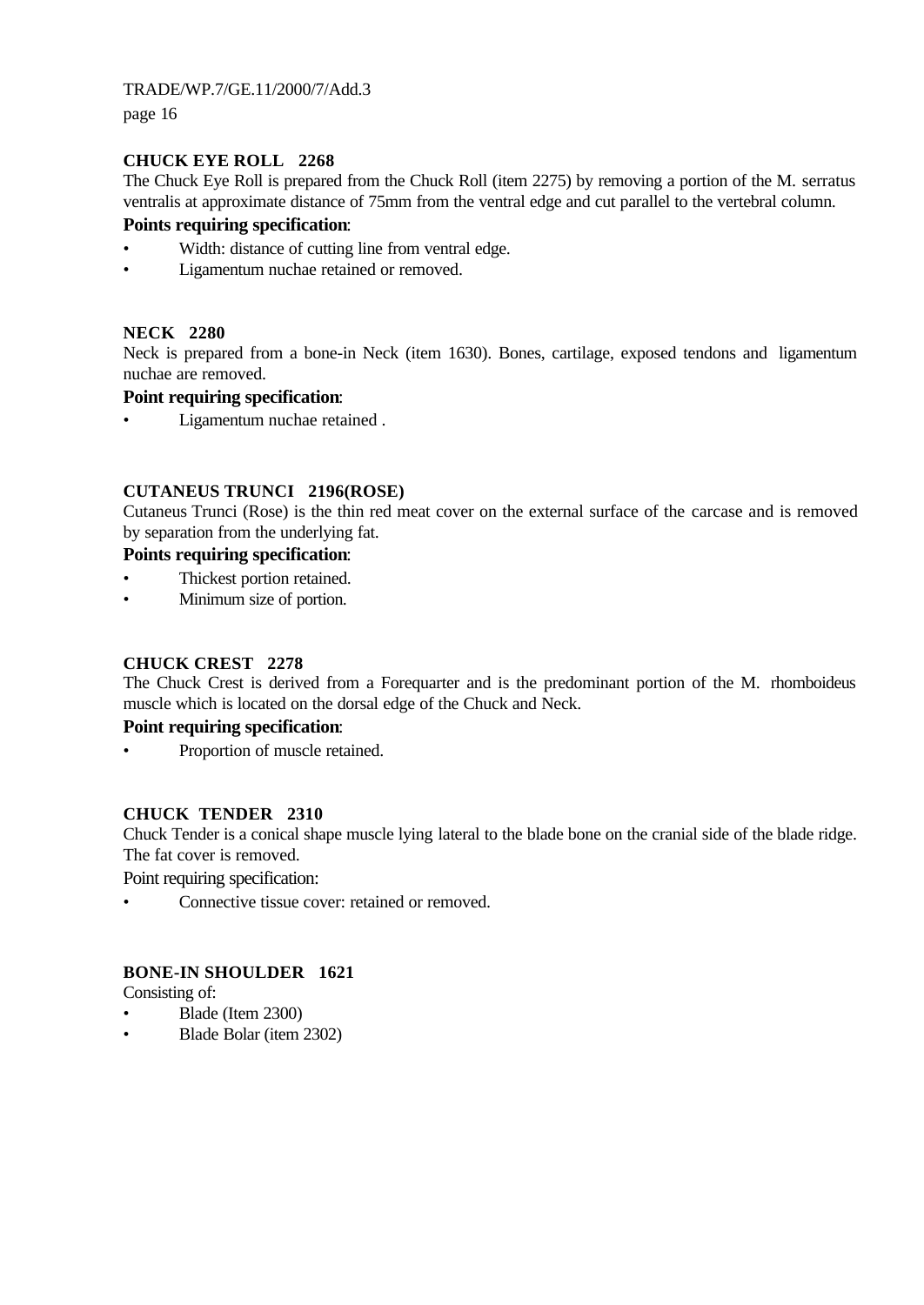- Blade Oyster (item 2303)
- Blade Undercut (item 2304)
- Chuck Tender (item 2310)

#### **BLADE (CLOD) 2300**

Blade is prepared from a Forequarter by following the natural seam between the ribs and the scapular M. latissimus dorsi and M. trapezius (overlying muscle) and the M. serratus ventralis (underlying muscle). The Blade lies caudal to the humerus and below the spine of the scapula and comprises of a large portion of the triceps group of muscles.

#### **Points requiring specification**:

- Length of tail from tip of scapular cartilage.
- M. subscapularis attached (undercut).
- Tendons at shoulder joint end removed.

#### **BLADE BOLAR 2302**

Blade Bolar is prepared from the Blade (item 2300) by the removal of the M. infraspinatus and M. trapezius lying caudal to the humerus, the Blade Bolar includes a large portion of the triceps group of muscles.

#### **Points requiring specification**:

- M. cutaneous trunci removed.
- M. latissimus dorsi removed.

#### **BLADE OYSTER 2303**

Blade Oyster is prepared from a Blade (item 2300) by the removal of the Blade Bolar (triceps group) along the natural seam from the M. infraspinastus.

#### **Points requiring specification**:

- M. trapezius removed.
- Periosteum removed.

#### **BLADE UNDERCUT 2304**

Blade Undercut is prepared by removing the M. subscapularis from the medial surface of the scapular bone. The muscle consists of 3 parts and is trimmed to the required specification.

#### **Point requiring specification**:

• Prepared to specific size requirements.

#### **SHIN - SHANK 2360**

## **FOREQUARTER/HINDQUARTER**

Shin-Shank is prepared from the muscles of the fore and hind legs, namely the extensor and flexor group of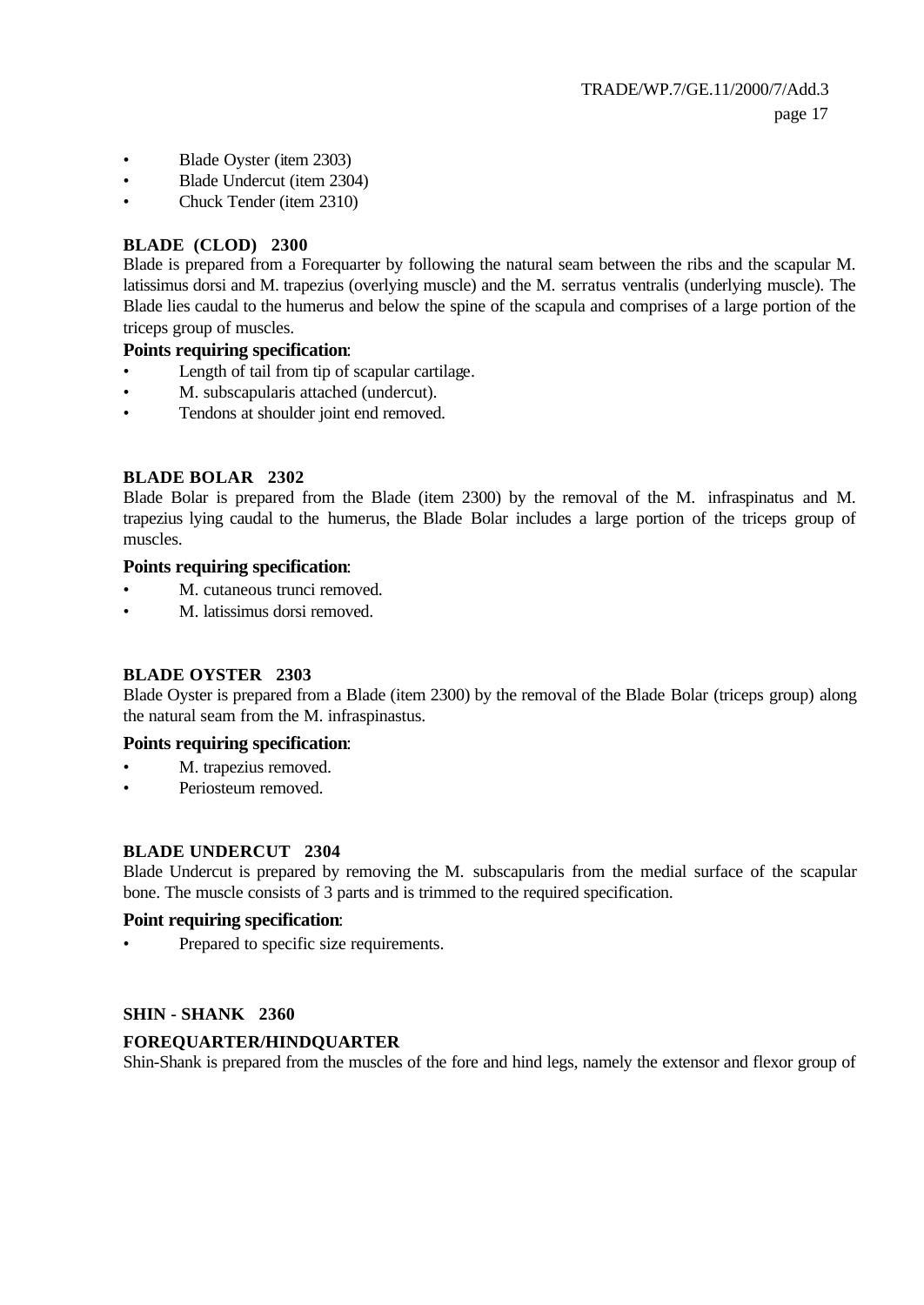page 18

muscles. In addition, the Shin-Shank includes the M. gastrocnemius (heel muscle from the Silverside). **Points requiring specification**:

- Connective tissue and skin retained or removed.
- Fore or hind Shin Shank only.
- Sinews / tendons removed or retained.
- Heel muscle (only).

## **HEEL MUSCLE 2364**

Heel Muscle is prepared from a Silverside (item 2020) by separation from the M. gloteo biceps. The Heel Muscle consists of the M. gastrocnumius and the M. flexor superficialis. Both muscles must be retained.

## **Points requiring specification**:

- Connective tissue retained or removed.
- Maximum length of tendon retained.

## **BUTT SET 2483**

Butt Set consists of the primals cuts from the Butt (item 1500 - 1503).

- Inside (item 2010)
- Silverside (item 2020) Outside (2030)
- Thick Flank (item 2060) Knuckle (2070)

#### **Point requiring specification**:

Refer each item number for specification details.

## **BONELESS BEEF MANUFACTURING BULK PACKS DEFINITION**

Manufacturing Bulk packs are generally made up of the following combinations :

- Primal or portions of primal cuts.
- Residual trimming from primal cut preparation.
- Boneless Forequarter or Hindquarter.
- Grinding beef.

**Manufacturing packs are generally prepared to a specified lean content assessed visually or tested chemically and expressed as a percentage of lean meat of the pack**.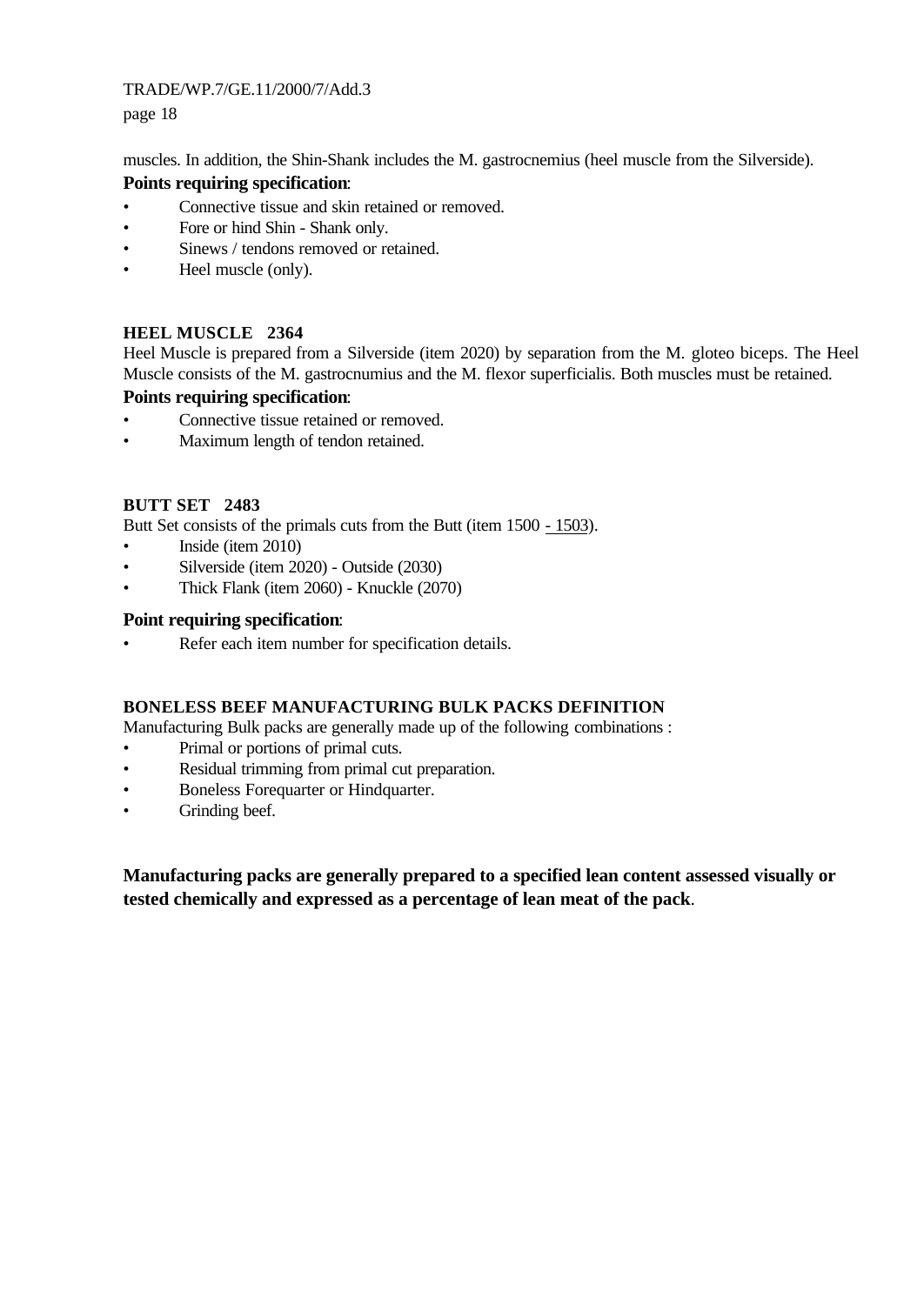#### **ALPHABETICAL LIST OF MUSCLE NAMES**

- 0001. M. adductor femoris
- 0002. M. anconaeus
- 0003. M. articularis genu
- 0004. M. biceps brachii
- 0005. M. biceps femoris (syn. gluteobiceps)
- 0006. M. brachialis
- 0007. M. brachiocephalicus
- 0008. M. coracobrachialis
- 0009. M. cutaneus omobrachialis
- 0010. M. cutaneus trunci
- 0011. M. deltoideus
- 0012. M. diaphragma
- 0013. M. extensor carpi obliquus
- 0014. M. extensor carpi radialis
- 0015. M. extensor carpi ulnaris
- 0016. M. extensor digiti quarti proprius
- 0017. M. extensor digiti quarti proprius (pedis)
- 0018. M. extensor digiti tertii proprius
- 0019. M. extensor digiti tertii proprius (pedis)
- 0020. M. extensor digitorum communis
- 0021. M. extensor digitorum longus
- 0022. M. flexor carpi radialis
- 0023. M. flexor carpi ulnaris
- 0024. M. flexor digitorum longus
- 0025. M. flexor digitorum profundus
- 0026. M. flexor digitorum profundus
- 0027. M. flexor digitorum sublimis
- 0028. M. flexor hallucis longus
- 0029. M. gastrocnemius
- 0030. M. gluteus accessorius
- 0031. M. gluteus medius
- 0032. M. gluteus profundus
- 0033. M. gracilis
- 0034. M. iliacus
- 0035. M. iliocostalis
- 0036. M. infraspinatus
- 0037. Mm. intercostales externus and internus
- 0038. Mm. intertransversarii cervicis
- 0039. M. intertransversarius longus
- 0040. M. ischiocavernosus
- 0041. M. latissimus dorsi
- 0042. M. levatores costarum
- 0043. M. longissimus cervicis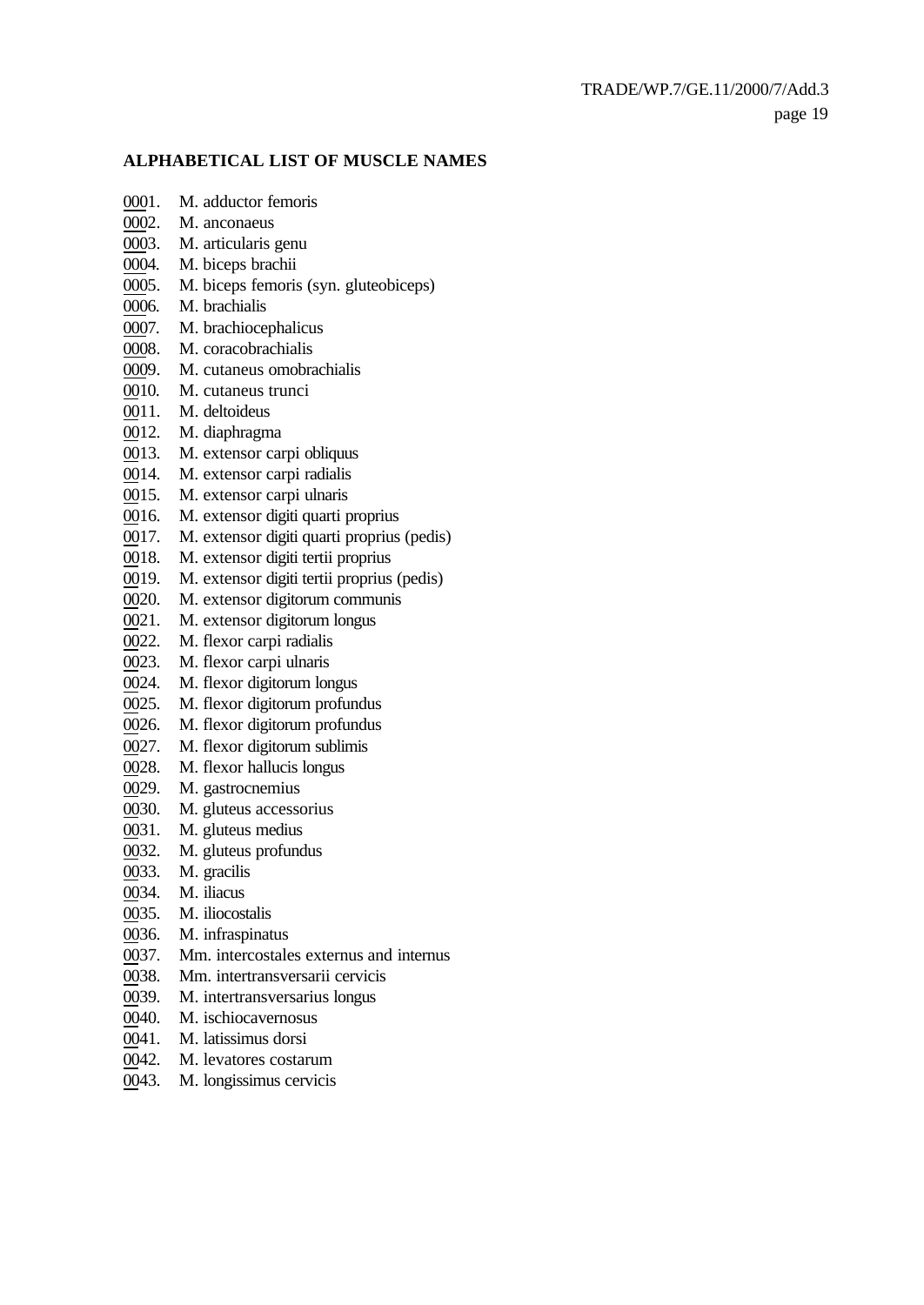page 20

- 0044. Mm. longissimus capitis et atlantis
- 0045. M. longissimus dorsi (syn. M longissimus thoracis et lumborum)
- 0046. M. longus capitis
- 0047. M. longus colli
- 0048. M. multifidi cervicis
- 0049. Mm. multifidi dorsi
- 0050. M. obliquus capitus caudalis
- 0051. M. obliquus externus abdominis
- 0052. M. obliquus internus abdominis
- 0053. Mm. obturator externus and internus
- 0054. M. omotransversarius
- 0055. M. pectineus
- 0056. M. pectoralis profundus
- 0057. M. pectoralis superficialis
- 0058. M. peronaeus longus
- 0059. M. peronaeus tertius
- 0060. M. popliteus
- 0061. M. protractor praeputii
- 0062. M. psoas major
- 0063. M. psoas minor
- 0064. M. rectus abdominis
- 0065 M. rectus capitis dorsalis major
- 0066. M. rectus femoris
- 0067. M. rectus thoracis
- 0068. M. rhomboideus
- 0069. Mm. sacrococcygeus dorsalis et lateralis
- 0070. M. sartorius
- 0071. M. scalenus dorsalis
- 0072. M. scalenus ventralis
- 0073. M. semimembranosus
- 0074. M. semispinalis capitis
- 0075. M. semitendinosus
- 0076. M. serratus dorsalis caudalis
- 0077. M. serratus dorsalis cranialis
- 0078. M. serratus ventralis cervicis
- 0079. M. serratus ventralis thoracis
- 0080. M. soleus
- 0081. M. spinalis dorsi
- 0082. M. splenius
- 0083. M. sternocephalicus
- 0084. M. subscapularis
- 0085. M. supraspinatus
- 0086. M. tensor fasciae antibrachii
- 0087. M. tensor fasciae latae
- 0088. M. teres major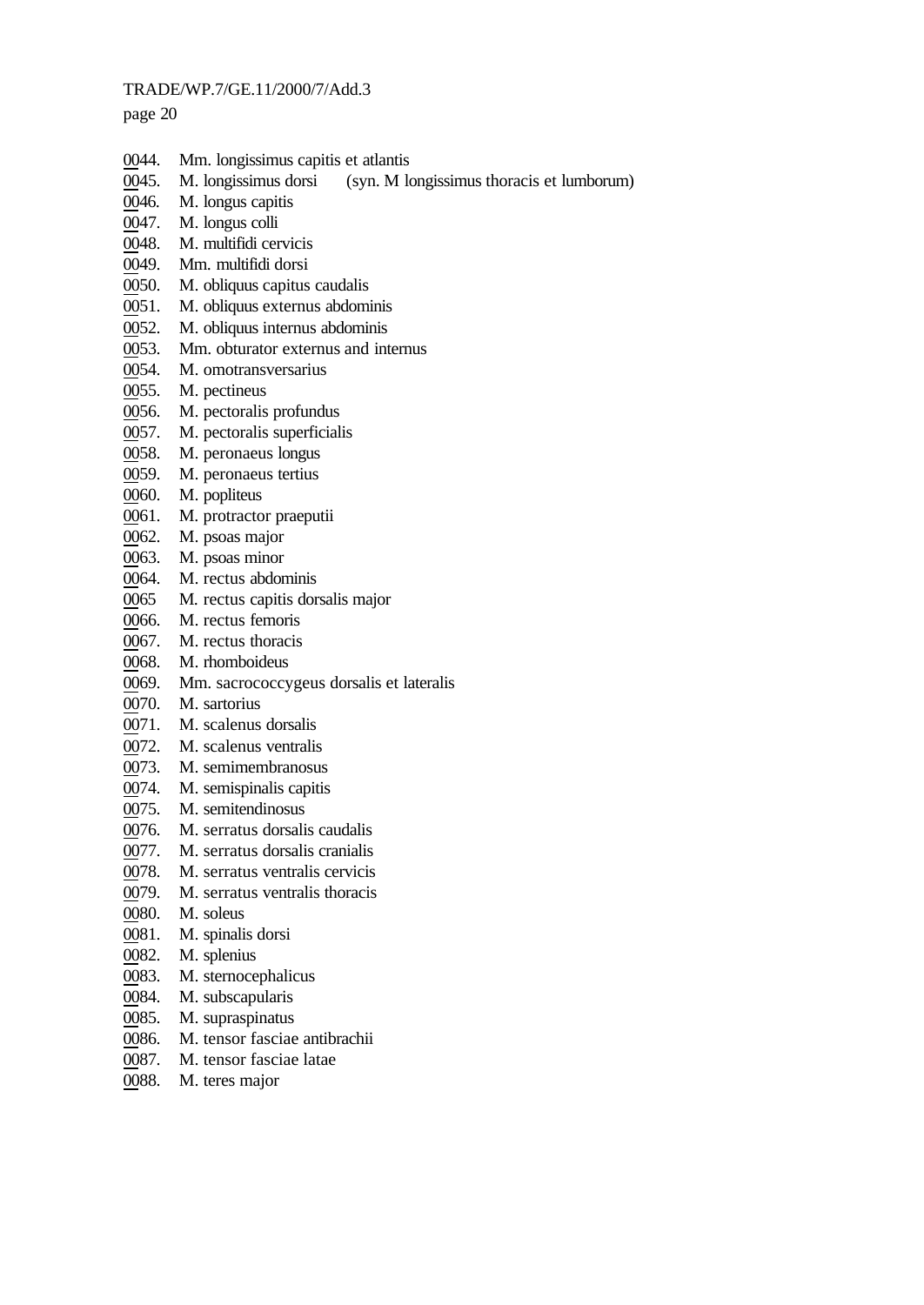- 0089. M. teres minor
- 0090. M. tibialis anterior
- 0091. M. tibialis posterior
- 0092. M. transversus abdominis
- 0093. M. trapezius cervicalis
- 0094. M. trapezius thoracis
- 0095. M. triceps brachii caput laterale
- 0096. M. triceps brachii caput longum
- 0097. M. triceps brachii caput mediale
- 0098. M. vastus intermedius
- 0099. M. vastus lateralis
- 0100. M. vastus medialis

Other Structures

- 0101. atlantal lymph node
- 0102. ischiatic lymph node
- 0103. ligamentum nuchae
- 0104. periosteum
- 0105. prescapular lymph node
- 0106. scapula
- 0107. scapula cartilage
- 0108. subiliac lymph node

\* Note: The inclusion of four digit numbers shown in the index is for bar coding requirements. Muscle illustration numbers on the following pages are shown numerically.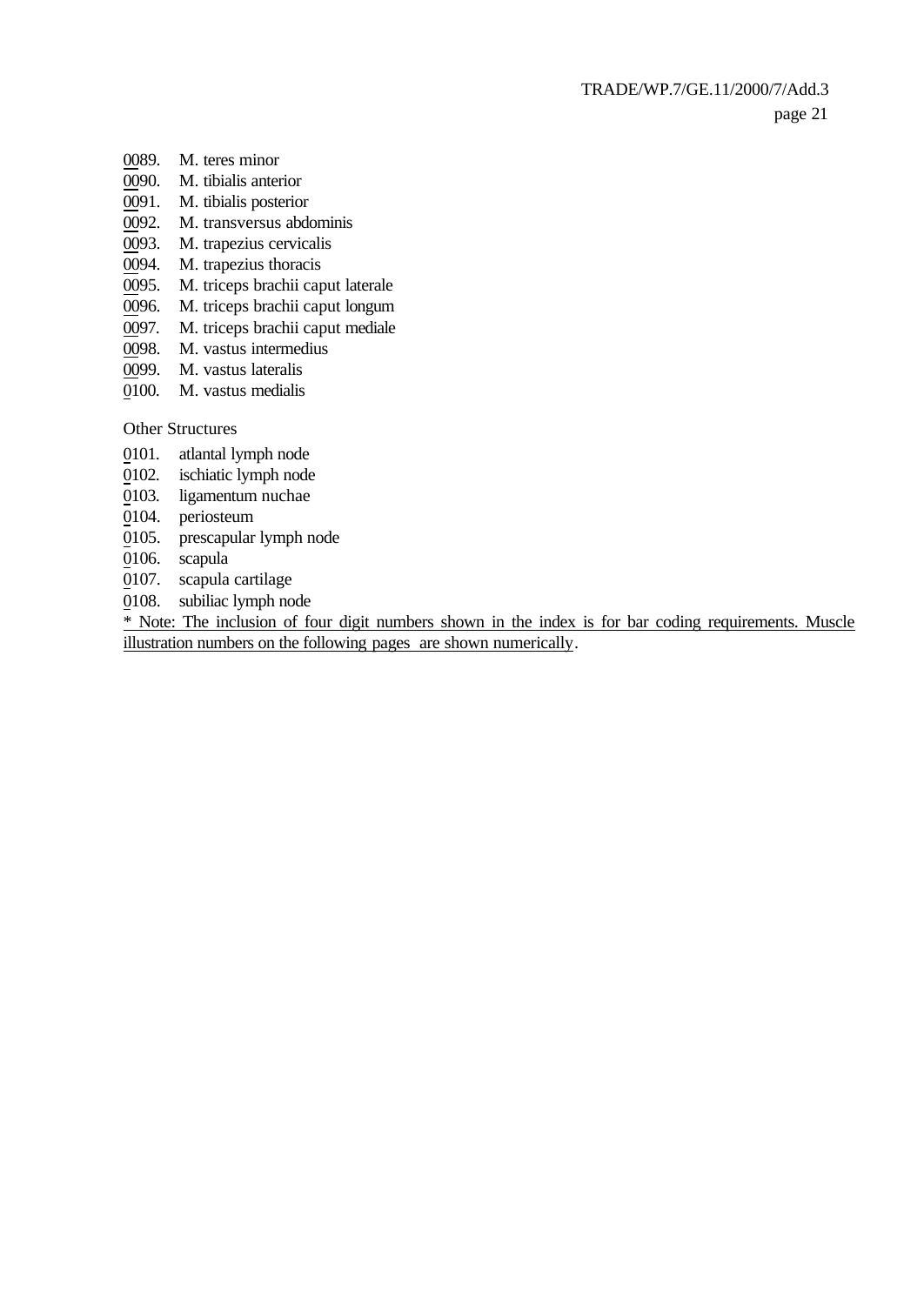#### **REFERENCE CRITERIA**

These Bovine Meat Quality Standards have been developed by the Australian Meat Industry and AUS-MEAT Limited and is the benchmark for the measurement of the main quality characteristics of the bovine carcases.

Meat, fat and marbling are assessed by qualified assessors and compare the Meat Colour, Fat Colour and Marbling criteria on the eye muscle area of the bovine carcase side quartered from the 5th to the 13th rib.

These assessments are conducted by using the standards for the meat, fat colours and marbling that appear on the following pages.

#### **MEAT COLOUR**

Meat colour may be assessed at any site from the 5th to the 13th rib. Where there is no clearly predominant colour, the darkest significant colour will be assessed and scored accordingly. Where the Meat Colour falls between two of the Reference Standards, the number corresponding to the darker of the Reference Standards shall be assigned to the carcase.

#### **FAT COLOUR**

Fat colour may be assessed at any site from the 5th to 13th rib. Where the Fat Colour falls between two of the Reference Standards, the number corresponding to the more yellow of the Reference Standards shall be assigned to the carcase.

#### **MARBLING**

Marbling may be assessed at any ribbing site from the 5th to the 13th rib. If the Marbling score falls between two Standards, the lower of the two scores is assigned.

#### **ACCREDITED CERTIFYING AUTHORITY**

#### **ACCREDITED CERTIFYING AUTHORITY** - which is:

- (a) Accredited by UN/ECE to certify enterprise quality management systems and,
- (b) Approved by UN/ECE to conduct audits of certified enterprises in accordance with the standards.
- (c) An official State-run (or State controlled) control body.

\* Details are located in - **GENERAL REQUIREMENTS** (SECTION 1) - (Item 4.8 /4.81)